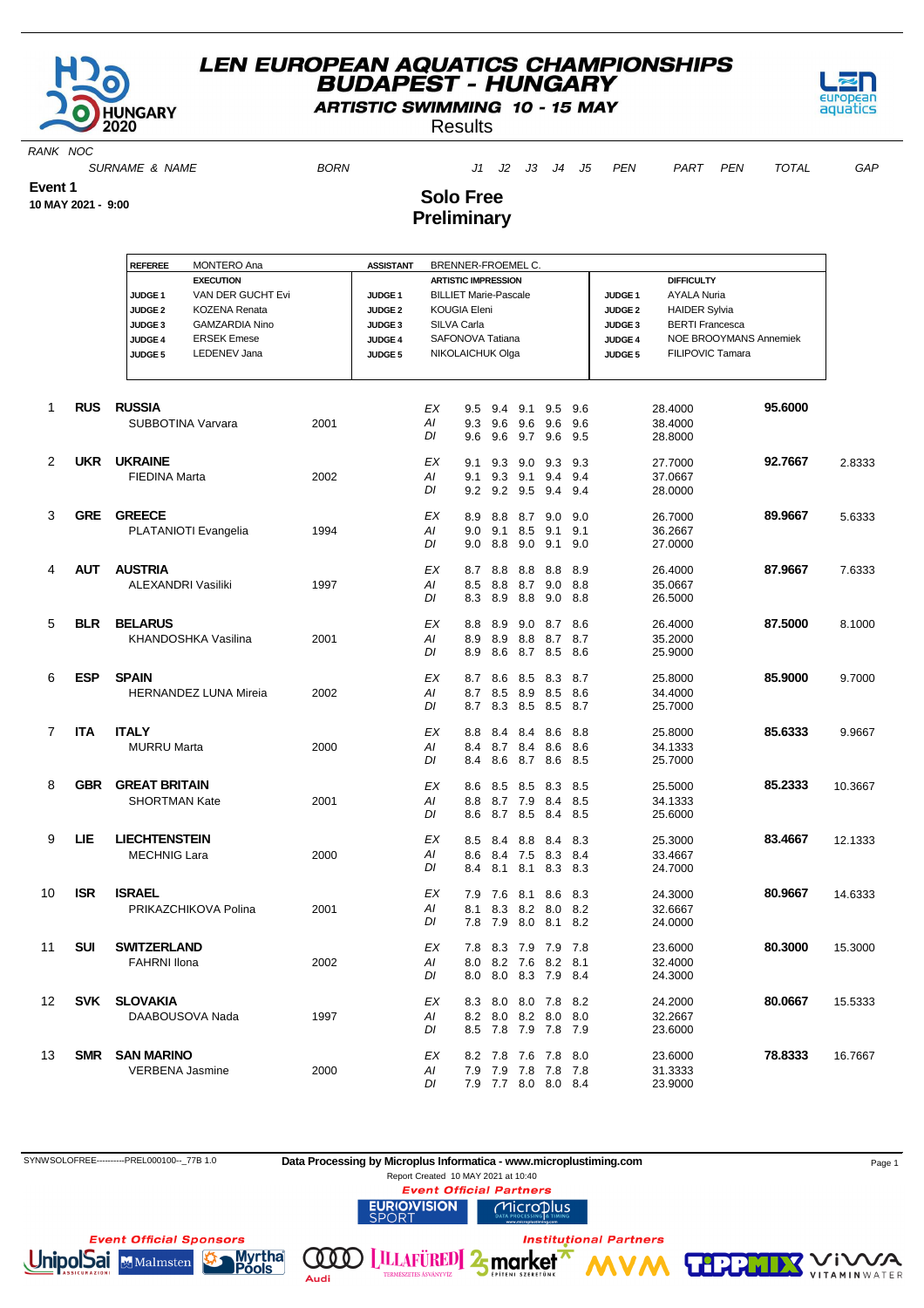| RANK NOC |            |                                         |             |                |                   |                   |                   |                           |                   |            |                               |     |              |         |
|----------|------------|-----------------------------------------|-------------|----------------|-------------------|-------------------|-------------------|---------------------------|-------------------|------------|-------------------------------|-----|--------------|---------|
|          |            | <b>SURNAME &amp; NAME</b>               | <b>BORN</b> |                | J1                | J2                | JЗ                | J4                        | J5                | <b>PEN</b> | PART                          | PEN | <b>TOTAL</b> | GAP     |
| 14       | <b>CZE</b> | <b>CZECH REPUBLIC</b>                   |             | EX             | 8.1               | 7.7               | 7.9               | 7.7                       | 7.7               |            | 23.3000                       |     | 77.6333      | 17.9667 |
|          |            | <b>DUFKOVA Alzbeta</b>                  | 1990        | Al<br>DI       | 7.8<br>7.7        | 7.8<br>7.6        | 7.7<br>7.7        | 7.9<br>7.5                | 7.9<br>7.8        |            | 31.3333<br>23.0000            |     |              |         |
| 15       | <b>CRO</b> | <b>CROATIA</b><br>SILOBODEC Klara       | 2004        | EX<br>Al<br>DI | 7.5<br>7.5<br>7.5 | 7.7<br>7.5<br>7.5 | 7.7<br>7.6<br>7.5 | 7.7 7.6<br>7.2<br>7.4 7.5 | 7.4               |            | 23.0000<br>29.8667<br>22.5000 |     | 75.3667      | 20.2333 |
| 16       | <b>BUL</b> | <b>BULGARIA</b><br>ATANASOVA Aleksandra | 2000        | EX<br>ΑI<br>DI | 7.6<br>7.6<br>7.9 | 7.4<br>7.4<br>7.4 | 7.3<br>7.4        | 7.7 7.5<br>7.6<br>7.7 7.4 | - 7.6<br>7.7      |            | 22.7000<br>30.1333<br>22.5000 |     | 75.3333      | 20.2667 |
| 17       | <b>SWE</b> | <b>SWEDEN</b><br><b>TERNSTROM Clara</b> | 2001        | EX<br>ΑI<br>DI | 7.3<br>7.4<br>7.4 | 7.5<br>72<br>7.0  | 7.6<br>7.2<br>7.2 | 7.2<br>7.5<br>7.5         | 74<br>7.2<br>8.1  |            | 22.2000<br>29.0667<br>22.1000 |     | 73.3667      | 22.2333 |
| 18       | <b>FIN</b> | <b>FINLAND</b><br><b>KEKKI Pinja</b>    | 2004        | EX<br>Al<br>DI | 6.8<br>7.4<br>7.0 | 7.3<br>7.3<br>6.8 | 7.6<br>7.4<br>7.3 | 7.3<br>7.4<br>7.0         | 7.5<br>7.3<br>7.1 |            | 22.1000<br>29.4667<br>21.1000 |     | 72.6667      | 22.9333 |

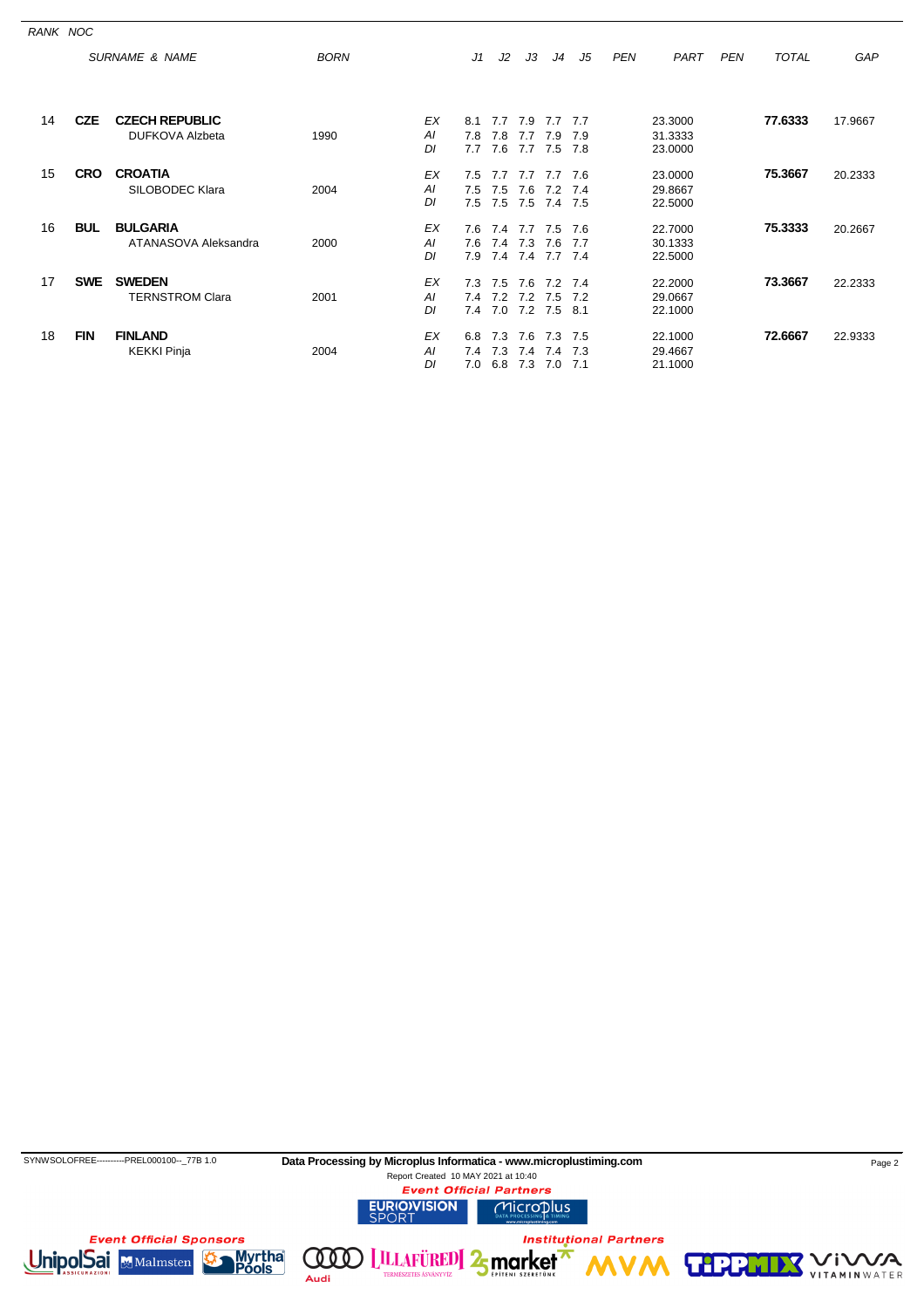

**ARTISTIC SWIMMING 10 - 15 MAY** 

**Results** 



RANK NOC

SURNAME & NAME 6 BORN BORN J1 J2 J3 J4 J5 PEN PART PEN TOTAL GAP

**Event 3**

**10 MAY 2021 - 17:30**

#### **Mixed Duet Technical Final**

|   |            | <b>MONTERO Ana</b><br><b>REFEREE</b><br><b>EXECUTION</b><br>NAVASELSKAYA Darya<br><b>JUDGE1</b><br><b>DIMITROVA Yana</b><br><b>JUDGE 2</b><br><b>KOUGIA Eleni</b><br><b>JUDGE 3</b><br><b>EGGENBERGER Katrin</b><br><b>JUDGE 4</b><br><b>KAPUSTINA Larisa</b><br><b>JUDGE 5</b> |              | <b>ASSISTANT</b><br><b>JUDGE 1</b><br><b>JUDGE 2</b><br><b>JUDGE 3</b><br><b>JUDGE 4</b><br>JUDGE 5 | <b>IMPRESSION</b><br><b>GRICAR</b> Iva | PETRENKO Anastasiya<br><b>WORISCH Alexandra</b><br>NOE BROOYMANS Annemiek<br><b>BRENNWALD Nina</b><br><b>SVENSSON Eva</b> |                                                                |                                                        |                                                                                           | <b>JUDGE1</b><br><b>JUDGE 2</b><br>JUDGE <sub>3</sub><br><b>JUDGE 4</b><br>JUDGE <sub>5</sub> | <b>ELEMENTS</b><br>MALLOL Ana<br><b>BILLIET Marie-Pascale</b><br><b>LERMAN Natalia</b><br><b>ODEVEN Laura</b><br>YUSHKO Daria |         |         |
|---|------------|---------------------------------------------------------------------------------------------------------------------------------------------------------------------------------------------------------------------------------------------------------------------------------|--------------|-----------------------------------------------------------------------------------------------------|----------------------------------------|---------------------------------------------------------------------------------------------------------------------------|----------------------------------------------------------------|--------------------------------------------------------|-------------------------------------------------------------------------------------------|-----------------------------------------------------------------------------------------------|-------------------------------------------------------------------------------------------------------------------------------|---------|---------|
| 1 | <b>RUS</b> | <b>RUSSIA</b><br>GURBANBERDIEVA Mayya<br><b>MALTSEV Aleksandr</b>                                                                                                                                                                                                               | 1999<br>1995 |                                                                                                     | EX<br>AI<br>#1<br>#2<br>#3<br>#4<br>#5 | 9.4<br>9.2 9.3<br>9.0<br>8.8<br>8.9<br>9.1<br>8.9                                                                         | 9.2 9.3<br>9.0<br>9.2<br>9.3<br>8.8<br>8.9                     | $9.2$ $9.0$<br>9.2<br>9.0<br>9.3<br>9.0<br>$9.3$ $9.1$ | 9.3<br>9.4<br>9.0<br>$9.2$ $9.2$<br>9.3<br>9.0<br>9.3<br>9.2<br>$9.0$ $9.2$<br>9.0        |                                                                                               | 28.0000<br>27.4000<br>36.3963                                                                                                 | 91.7963 |         |
| 2 | <b>ESP</b> | <b>SPAIN</b><br><b>GARCIA GARCIA Emma</b><br>RIBES CULLA Pau                                                                                                                                                                                                                    | 1999<br>1995 |                                                                                                     | EX<br>AI<br>#1<br>#2<br>#3<br>#4<br>#5 | 8.6<br>8.8<br>8.3<br>8.2<br>8.2<br>8.1<br>8.3                                                                             | 8.5<br>8.5<br>8.5<br>8.7<br>8.0<br>7.8<br>8.2                  | 8.6<br>8.5<br>8.6<br>8.4<br>8.3<br>8.6                 | 8.9<br>8.6<br>8.6<br>9.1<br>8.5<br>8.7<br>8.4 8.4<br>8.2 8.4 8.1<br>8.2 8.0<br>8.3<br>8.4 |                                                                                               | 25.8000<br>25.9000<br>33.1694                                                                                                 | 84.8694 | 6.9269  |
| 3 | <b>ITA</b> | <b>ITALY</b><br><b>OGLIARI Nicolo'</b><br><b>SPORTELLI Isotta</b>                                                                                                                                                                                                               | 1998<br>2000 |                                                                                                     | EX<br>Al<br>#1<br>#2<br>#3<br>#4<br>#5 | 7.6<br>7.8<br>7.5<br>7.3<br>7.1<br>6.8<br>6.7                                                                             | 7.6<br>7.6<br>7.3<br>7.5<br>$7.2$ 8.1<br>7.0<br>7.4            | 8.0<br>7.8<br>8.1<br>7.9<br>8.0<br>7.9                 | 8.0 8.2<br>8.0<br>7.8<br>8.3<br>7.9<br>8.1 7.4<br>8.1 7.9<br>8.0 7.2<br>8.2 7.3           |                                                                                               | 23.6000<br>23.4000<br>30.4281                                                                                                 | 77.4281 | 14.3682 |
| 4 | <b>SVK</b> | <b>SLOVAKIA</b><br>SOLYMOSY Jozef<br>SOLYMOSYOVA Silvia                                                                                                                                                                                                                         | 2005<br>2003 |                                                                                                     | EX<br>Al<br>#1<br>#2<br>#3<br>#4<br>#5 | 7.9<br>7.6<br>7.1<br>7.9<br>7.0<br>6.9                                                                                    | 7.3 7.2 7.6<br>7.2 7.5 7.7<br>7.0<br>7.1<br>6.8<br>7.0 7.1 7.2 | 6.8<br>6.9<br>7.4                                      | 7.2 7.2 7.6 7.9 7.4<br>8.0<br>7.3<br>7.1<br>6.7<br>7.3<br>6.9<br>7.3<br>6.9<br>6.8        |                                                                                               | 22.2000<br>22.8000<br>28.3682                                                                                                 | 73.3682 | 18.4281 |

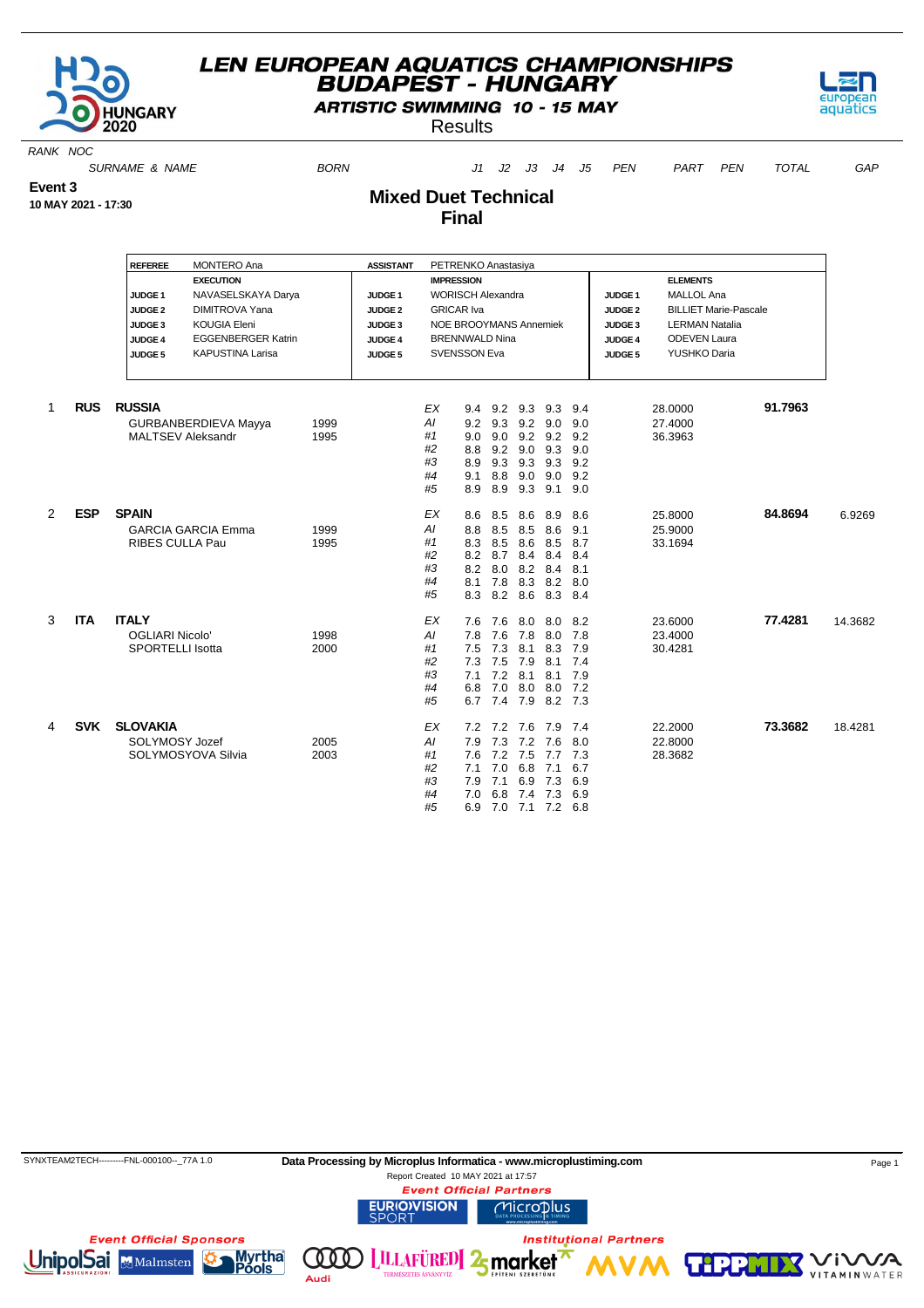

**ARTISTIC SWIMMING 10 - 15 MAY** 

**Results** 



RANK NOC

SURNAME & NAME 6 BORN BORN 31 J2 J3 J4 J5 PEN PART PEN TOTAL GAP

**Event 4**

**11 MAY 2021 - 9:00**

#### **Duet Free Preliminary**

|    |            | <b>REFEREE</b>          | <b>MONTERO Ana</b>            |      | <b>ASSISTANT</b>   | SVETLICHNAYA Aliona        |     |         |     |                     |      |                    |                       |         |         |
|----|------------|-------------------------|-------------------------------|------|--------------------|----------------------------|-----|---------|-----|---------------------|------|--------------------|-----------------------|---------|---------|
|    |            |                         | <b>EXECUTION</b>              |      |                    | <b>ARTISTIC IMPRESSION</b> |     |         |     |                     |      |                    | <b>DIFFICULTY</b>     |         |         |
|    |            | JUDGE <sub>1</sub>      | <b>WORISCH Alexandra</b>      |      | JUDGE <sub>1</sub> | GAMZARDIA Nino             |     |         |     |                     |      | JUDGE <sub>1</sub> | NIKOLAICHUK Olga      |         |         |
|    |            | <b>JUDGE 2</b>          | FILIPOVIC T.                  |      | JUDGE <sub>2</sub> | LEDENEV Jana               |     |         |     |                     |      | JUDGE <sub>2</sub> | <b>ERSEK Emese</b>    |         |         |
|    |            | JUDGE <sub>3</sub>      | <b>BERTI Francesca</b>        |      | JUDGE <sub>3</sub> | <b>KAPUSTINA Larisa</b>    |     |         |     |                     |      | JUDGE <sub>3</sub> | <b>SVENSSON Eva</b>   |         |         |
|    |            | JUDGE 4                 | <b>HAIDER Sylvia</b>          |      | JUDGE 4            | <b>AYALA Nuria</b>         |     |         |     |                     |      | JUDGE 4            | <b>KOZENA Renata</b>  |         |         |
|    |            | JUDGE <sub>5</sub>      | SILVA Carla                   |      | JUDGE 5            | <b>GRICAR Iva</b>          |     |         |     |                     |      | JUDGE 5            | <b>DIMITROVA Yana</b> |         |         |
|    |            |                         |                               |      |                    |                            |     |         |     |                     |      |                    |                       |         |         |
|    |            |                         |                               |      |                    |                            |     |         |     |                     |      |                    |                       |         |         |
| 1  | <b>RUS</b> | <b>RUSSIA</b>           |                               |      |                    | ЕX                         | 9.6 | 9.6     |     | 9.7 9.7             | 9.6  |                    | 28.9000               | 97.4000 |         |
|    |            |                         | <b>KOLESNICHENKO Svetlana</b> | 1993 |                    | Al                         | 9.6 | 9.8     | 9.8 | 9.8                 | 9.8  |                    | 39.2000               |         |         |
|    |            |                         | ROMASHINA Svetlana            | 1989 |                    | DI                         | 9.7 | 9.7     |     | 9.8 9.8             | 9.8  |                    | 29.3000               |         |         |
| 2  | <b>UKR</b> | <b>UKRAINE</b>          |                               |      |                    | EX                         | 9.4 | 9.3     | 9.3 | 9.4                 | 9.0  |                    | 28.0000               | 94.0333 | 3.3667  |
|    |            | <b>FIEDINA Marta</b>    |                               | 2002 |                    | Al                         | 9.2 | 9.5     | 9.5 | 9.4                 | 9.4  |                    | 37.7333               |         |         |
|    |            |                         | SAVCHUK Anastasiya            | 1996 |                    | DI                         | 9.4 | 9.5     | 9.4 | 9.6                 | 9.4  |                    | 28.3000               |         |         |
| 3  | <b>AUT</b> | <b>AUSTRIA</b>          |                               |      |                    | ЕX                         | 9.2 | 8.9     | 8.9 | 9.1                 | 8.8  |                    | 26.9000               | 90.0333 | 7.3667  |
|    |            |                         | ALEXANDRI Anna Maria          | 1997 |                    | Al                         | 8.9 | 9.0     | 9.3 | 9.1                 | 9.0  |                    | 36.1333               |         |         |
|    |            | <b>ALEXANDRI Eirini</b> |                               | 1997 |                    | DI                         | 9.0 | 9.0     | 9.0 | 8.9                 | 9.0  |                    | 27.0000               |         |         |
| 4  | <b>BLR</b> | <b>BELARUS</b>          |                               |      |                    | ЕX                         | 8.8 | 8.6     | 8.6 | 8.6                 | 8.8  |                    | 26.0000               | 87.0000 | 10.4000 |
|    |            |                         | KHANDOSHKA Vasilina           | 2001 |                    | Al                         | 8.7 | 8.6     | 8.7 | 8.7                 | 8.9  |                    | 34.8000               |         |         |
|    |            | <b>KULAGINA Daria</b>   |                               | 1999 |                    | DI                         | 8.7 | 8.8     | 8.6 | 8.7 8.9             |      |                    | 26.2000               |         |         |
| 5  | <b>NED</b> | <b>NETHERLANDS</b>      |                               |      |                    | ЕX                         | 8.5 | 8.4     | 8.6 | 8.8                 | 8.8  |                    | 25.9000               | 86.8667 | 10.5333 |
|    |            |                         | DE BROUWER Bregje             | 1999 |                    | ΑI                         | 8.0 | 8.7     | 9.0 | 8.7                 | 8.6  |                    | 34.6667               |         |         |
|    |            |                         | DE BROUWER Noortje            | 1999 |                    | DI                         | 8.8 | 8.7     | 8.8 | 8.5                 | 8.8  |                    | 26.3000               |         |         |
| 6  | <b>ITA</b> | <b>ITALY</b>            |                               |      |                    | ЕX                         | 8.5 | 8.6     | 8.8 | 8.6                 | -8.7 |                    | 25.9000               | 85.6000 | 11.8000 |
|    |            | <b>GALLO Veronica</b>   |                               | 1998 |                    | Al                         | 8.6 | 8.4     | 8.6 | 8.4                 | 8.5  |                    | 34.0000               |         |         |
|    |            | <b>MURRU Marta</b>      |                               | 2000 |                    | DI                         | 8.5 | 8.8     |     | 8.7 8.5             | -8.4 |                    | 25.7000               |         |         |
| 7  | <b>ISR</b> | <b>ISRAEL</b>           |                               |      |                    | EX                         | 8.3 | 8.3     | 8.5 | 8.4                 | 8.5  |                    | 25.2000               | 85.4333 | 11.9667 |
|    |            | <b>BLECHER Eden</b>     |                               | 1997 |                    | Al                         | 8.7 | 8.7     | 8.5 | 8.8                 | 8.4  |                    | 34.5333               |         |         |
|    |            | <b>BOBRITSKY Shelly</b> |                               | 2001 |                    | DI                         | 8.5 | 8.5     | 8.6 | 8.6                 | 8.7  |                    | 25.7000               |         |         |
| 8  | <b>GBR</b> | <b>GREAT BRITAIN</b>    |                               |      |                    | ЕX                         | 8.3 | 8.5     | 8.5 | 8.7                 | 8.8  |                    | 25.7000               | 85.0667 | 12.3333 |
|    |            | <b>SHORTMAN Kate</b>    |                               | 2001 |                    | Al                         | 8.1 | 8.5     |     | 8.8 8.3 8.6         |      |                    | 33.8667               |         |         |
|    |            | <b>THORPE Isabelle</b>  |                               | 2001 |                    | DI                         | 8.4 | 8.6     | 8.8 | 8.4                 | 8.5  |                    | 25.5000               |         |         |
| 9  | LIE        | <b>LIECHTENSTEIN</b>    |                               |      |                    | ЕX                         | 8.5 | 8.1     | 8.3 | 8.3                 | 8.7  |                    | 25.1000               | 84.4000 | 13.0000 |
|    |            | <b>MECHNIG Lara</b>     |                               | 2000 |                    | AI                         | 8.8 | 8.3     | 8.4 | 8.8                 | 8.2  |                    | 34.0000               |         |         |
|    |            |                         | <b>SCHIERSCHER Marluce</b>    | 1998 |                    | DI                         | 8.3 | 8.4     | 8.4 | 8.6                 | 8.5  |                    | 25.3000               |         |         |
| 10 | <b>SUI</b> | <b>SWITZERLAND</b>      |                               |      |                    | ЕX                         | 8.5 | 8.3     | 8.4 | 8.1                 | 8.2  |                    | 24.9000               | 82.5333 | 14.8667 |
|    |            | <b>KOCH Vivienne</b>    |                               | 1999 |                    | ΑI                         | 8.0 | 8.4     | 8.3 | 8.1                 | 8.3  |                    | 32.9333               |         |         |
|    |            | <b>PESCHL Joelle</b>    |                               | 1998 |                    | DI                         | 8.2 | 8.2 8.5 |     | 8.1                 | 8.3  |                    | 24.7000               |         |         |
| 11 | <b>GER</b> | <b>GERMANY</b>          |                               |      |                    | ЕX                         | 8.1 |         |     | 8.4 8.2 8.2 8.4     |      |                    | 24.8000               | 82.4333 | 14.9667 |
|    |            | <b>BOJER Marlene</b>    |                               | 1993 |                    | ΑI                         |     |         |     | 8.3 8.1 8.4 8.2 8.2 |      |                    | 32.9333               |         |         |
|    |            | <b>ZIMMER Michelle</b>  |                               | 1997 |                    | DI                         | 8.1 |         |     | 8.3 8.5 8.2 8.2     |      |                    | 24.7000               |         |         |
| 12 |            | <b>SMR SAN MARINO</b>   |                               |      |                    | ЕX                         |     |         |     | 7.6 8.2 8.0 7.6 7.3 |      |                    | 23.2000               | 78.8000 | 18.6000 |
|    |            | <b>VERBENA Jasmine</b>  |                               | 2000 |                    | ΑI                         |     |         |     | 7.5 8.2 8.2 8.4 7.6 |      |                    | 32.0000               |         |         |
|    |            | <b>ZONZINI Jasmine</b>  |                               | 2000 |                    | DI                         | 7.8 | 7.8     |     | 8.0 8.0 7.7         |      |                    | 23.6000               |         |         |
| 13 |            | SVK SLOVAKIA            |                               |      |                    | ЕX                         |     | 8.0 7.9 |     | 7.7 7.7 7.2         |      |                    | 23.3000               | 78.5000 | 18.9000 |
|    |            |                         | DAABOUSOVA Nada               | 1997 |                    | Al                         |     | 7.8 7.6 |     | 8.0 8.0 7.9         |      |                    | 31.6000               |         |         |
|    |            |                         | MISKECHOVA Diana              | 1998 |                    | DI                         |     |         |     | 8.0 7.9 7.8 7.9 7.7 |      |                    | 23.6000               |         |         |

SYNWTEAM2FREE---------PREL000100--\_77B 1.0 **Data Processing by Microplus Informatica - www.microplustiming.com** Page 1

**LILLAFÜRED** 2 market

Report Created 11 MAY 2021 at 10:50**Event Official Partners** Microplus

**URIO)VISION** 

 $\omega$ 

Audi



**VM** THPP

**Institutional Partners** 

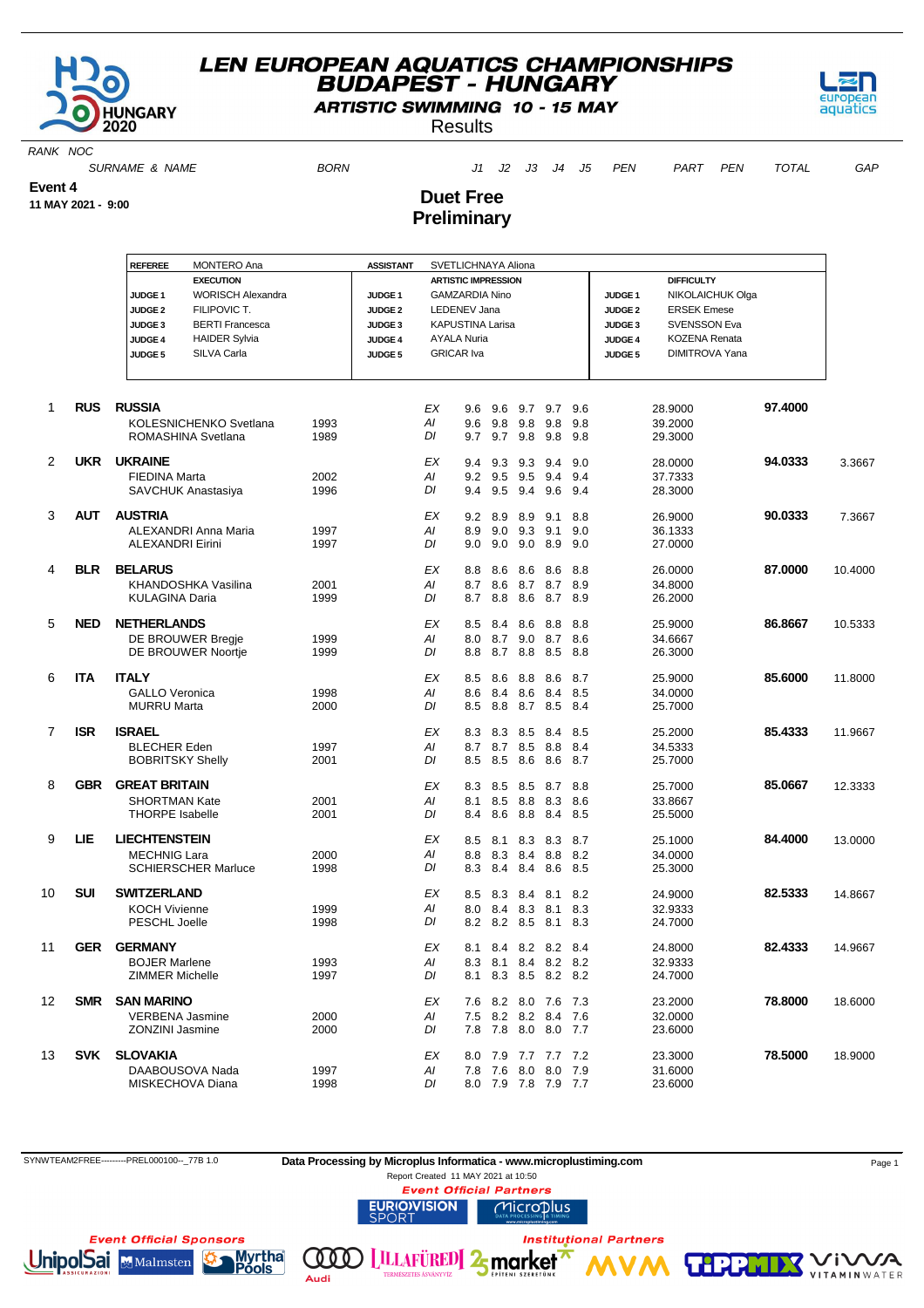| RANK NOC |            |                                                                             |              |                |                   |                   |                           |                               |                   |            |                               |            |              |         |
|----------|------------|-----------------------------------------------------------------------------|--------------|----------------|-------------------|-------------------|---------------------------|-------------------------------|-------------------|------------|-------------------------------|------------|--------------|---------|
|          |            | SURNAME & NAME                                                              | <b>BORN</b>  |                | J1                | J2                | J3                        | J4                            | J5                | <b>PEN</b> | PART                          | <b>PEN</b> | <b>TOTAL</b> | GAP     |
| 14       | <b>POR</b> | <b>PORTUGAL</b><br><b>GONCALVES Maria Beatriz</b>                           | 1999         | EX<br>Al       | 7.9<br>8.1        | 7.7<br>7.7        | 7.5<br>7.8                | 7.8<br>7.8                    | 8.1<br>7.7        |            | 23.4000<br>31.0667            |            | 77.2667      | 20.1333 |
|          |            | <b>VIEIRA Cheila</b>                                                        | 1998         | DI             | 7.6               | 7.5               | 8.0                       | 7.4                           | 7.7               |            | 22.8000                       |            |              |         |
| 15       | <b>SRB</b> | <b>SERBIA</b><br><b>DIMITRIJEVIC Nevena</b><br><b>KONTIC Jelena</b>         | 1997<br>2001 | EX<br>Al<br>DI | 7.8<br>7.9<br>7.9 | 7.7<br>7.6<br>7.7 | 7.6<br>7.7<br>7.3         | 7.5<br>7.9<br>7.7             | 7.4<br>7.8<br>7.8 |            | 22.8000<br>31.2000<br>23.2000 |            | 77.2000      | 20.2000 |
| 16       | <b>CZE</b> | <b>CZECH REPUBLIC</b><br><b>KLUSKOVA Karolina</b><br><b>MRAZKOVA Aneta</b>  | 2002<br>2000 | EX<br>ΑI<br>DI | 7.7<br>7.5<br>7.9 | 7.8<br>7.5<br>7.5 | 7.9<br>7.6<br>8.5         | 7.7<br>7.9<br>7.9             | 7.3<br>7.4<br>7.5 |            | 23.2000<br>30.1333<br>23.3000 |            | 76.6333      | 20.7667 |
| 17       | <b>HUN</b> | <b>HUNGARY</b><br><b>FARKAS Linda</b><br><b>HUNGLER Szabina</b>             | 2003<br>2001 | EX<br>Al<br>DI | 7.7<br>7.7<br>7.5 | 7.4<br>7.5        | 7.4<br>7.4<br>7.7 7.4 7.5 | 7.8<br>7.3                    | 7.5<br>7.5<br>7.6 |            | 22.6000<br>29.8667<br>22.6000 |            | 75,0667      | 22.3333 |
| 18       | <b>FIN</b> | <b>FINLAND</b><br><b>PITKANEN Linnea</b><br><b>TUULI Sini</b>               | 1999<br>1997 | EX<br>Al<br>DI | 7.4<br>7.3<br>7.4 | 7.5<br>7.4<br>7.3 | 7.3<br>7.3                | 7.3<br>7.1<br>7.3 7.2 7.2     | 7.1<br>7.3        |            | 22.0000<br>29.2000<br>21.8000 |            | 73.0000      | 24.4000 |
| 19       | <b>BUL</b> | <b>BULGARIA</b><br>ATANASOVA Aleksandra<br>CHERNOOKOVA Anthea               | 2000<br>2004 | EX<br>Al<br>DI | 7.2<br>7.1<br>7.6 | 7.2<br>7.5        | 7.2<br>7.2                | 7.2<br>7.5<br>7.2 7.3 7.3 7.4 | 6.9<br>7.2        |            | 21.6000<br>29.2000<br>22.0000 |            | 72,8000      | 24.6000 |
| 20       | <b>LTU</b> | <b>LITHUANIA</b><br><b>ABRAMAVICIUTE Fausta</b><br><b>VAITEKUNAITE Goda</b> | 2003<br>2003 | EX<br>Al<br>DI | 7.0<br>7.0<br>7.3 | 6.8<br>7.1<br>7.1 | 7.0<br>7.1<br>7.2         | 6.9<br>6.7<br>6.8             | 7.1<br>7.1<br>7.0 |            | 20.9000<br>28.2667<br>21.3000 |            | 70.4667      | 26.9333 |

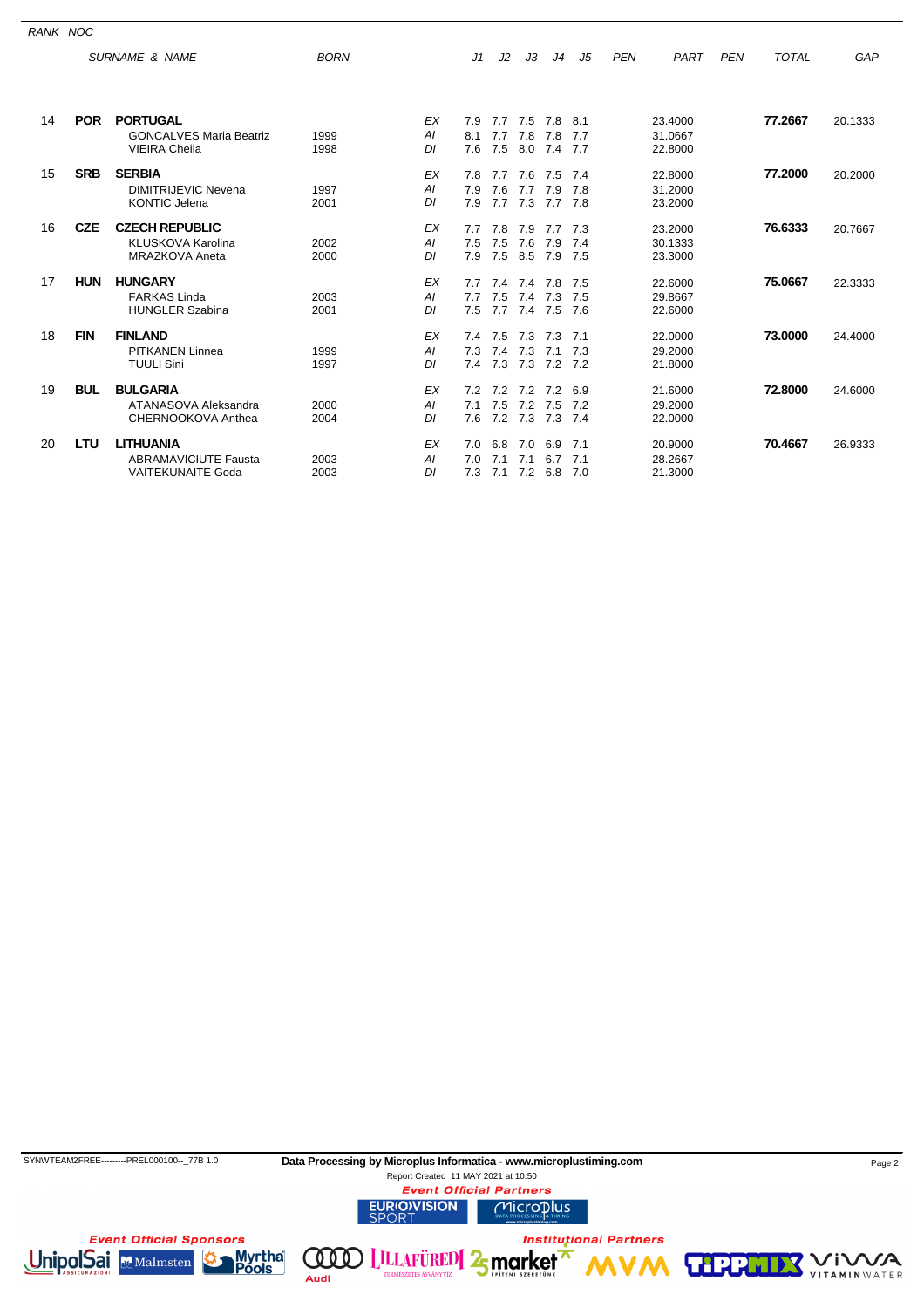



**ARTISTIC SWIMMING 10 - 15 MAY** 

**Results** 

**Solo Technical Final**

#### RANK NOC

SURNAME & NAME BORN J1 J2 J3 J4 J5 PEN PART PEN TOTAL GAP

**Event 5**

**11 MAY 2021 - 16:00**

**REFEREE** MONTERO Ana **ASSISTANT** BRENNER-FROEMEL C **EXECUTION IMPRESSION ELEMENTS JUDGE 1** SVENSSON Eva **JUDGE 1 JUDGE 1** HAIDER Sylvia **JUDGE 1** BRENNWALD Nina **JUDGE 2** LERMAN Natalia **JUDGE 2** EGGENBERGER Katrin **JUDGE 2** SAFONOVA Tatiana **JUDGE 3** ODEVEN Laura **JUDGE 3** GRICAR Iva **JUDGE 3** KOUGIA Eleni **JUDGE 4** YUSHKO Daria **JUDGE 4** ERSEK Emese **JUDGE 4** FILIPOVIC Tamara **JUDGE 5** MALLOL Ana **JUDGE 5** WORISCH Alexandra **JUDGE 5** BILLIET Marie-Pascale 1 **UKR UKRAINE** EX 9.2 9.3 9.4 9.4 9.3 28.0000 **91.8445** FIEDINA Marta 2002 Al 9.4 9.3 9.4 9.3 9.4 9.3 9.4 9.3 9.4 PM #1 8.5 9.1 9.0 9.0 8.9 35.7445  $#2$  8.7 9.0 9.1 8.9<br> $#3$  8.6 8.9 9.2 9.1 8.6 8.9 9.2 9.1 9.1<br>8.0 9.0 9.2 8.9 9.0 #4 8.0 9.0 9.2 8.9 9.0  $8.0$ 2 **GRE GREECE** EX 9.0 9.1 9.0 9.1 9.0 27.1000 **89.2897** 2.5548 PLATANIOTI Evangelia 1994 AI 9.1 8.9 9.0 9.0 9.0 27.0000<br>  $\frac{41}{41}$  9.0 8.9 9.1 9.0 8.3 35.1897 #1 9.0 8.9 9.1 9.0 8.3 35.1897 #2 9.0 9.0 9.0 8.9 8.7 87 89 90 89 88 #4 8.8 8.8 8.9 8.5 8.1 #5 8.6 8.7 8.6 7.9 7.8 3 **BLR BELARUS** EX 8.7 8.8 8.9 9.0 9.2 26.7000 **87.7173** 4.1272 KHANDOSHKA Vasilina 2001 AI 8.6 8.7 8.9 8.9 8.8 26.4000 #1 7.7 9.0 8.8 8.9 8.2 34.6173  $\frac{4}{142}$  8.6 8.9 8.6 8.8 8.6<br> $\frac{4}{143}$  8.3 9.0 8.7 8.7 8.7 #3 8.3 9.0 8.7 8.7 8.7 #4 8.3 8.9 8.8 8.4 8.5  $9.0$ 4 **AUT AUSTRIA** EX 8.9 8.9 8.8 8.9 8.9 26.7000 **87.0872** 4.7573 ALEXANDRI Vasiliki 1997 AN 8.9 8.8 8.8 9.0 26.5000<br>
#1 8.8 8.5 8.7 8.8 8.0 33.8872 #1 8.8 8.5 8.7 8.8 8.0 33.8872 #2 8.8 8.7 8.5 8.7 7.8 #3 8.5 8.6 8.6 8.9 8.3 #4 8.3 8.4 8.7 8.9 8.5 7.0 8.4 7.9 8.3 5 **LIE LIECHTENSTEIN** EX 8.2 8.4 8.5 8.6 8.4 25.3000 **83.4478** 8.3967 MECHNIG Lara 2000 AI 8.5 8.4 8.4 8.2 8.0 25.0000 #1 8.7 8.5 8.0 8.2 7.7 33.1478 #2 8.2 8.4 8.3 8.4 8.3 #3 8.4 8.6 8.1 8.3 7.9 #4 8.2 8.5 8.2 8.4 7.8 #5 8.7 8.5 8.4 8.1 7.9 6 **SUI SWITZERLAND** EX 8.4 7.9 8.2 8.0 8.2 24.4000 **79.2455** 12.5990 FAHRNI Ilona 2002 AI 8.0 7.9 8.2 8.4 8.1 24.3000 #1 7.7 8.3 8.1 8.0 7.5 30.5455 #2 8.0 7.8 8.0 7.8 7.9 7.8 8.1<br>7.8 7.8 #4 8.0 7.8 7.8 7.8 7.9 5.8 6.0 6.6 6.3



 $(000)$ 





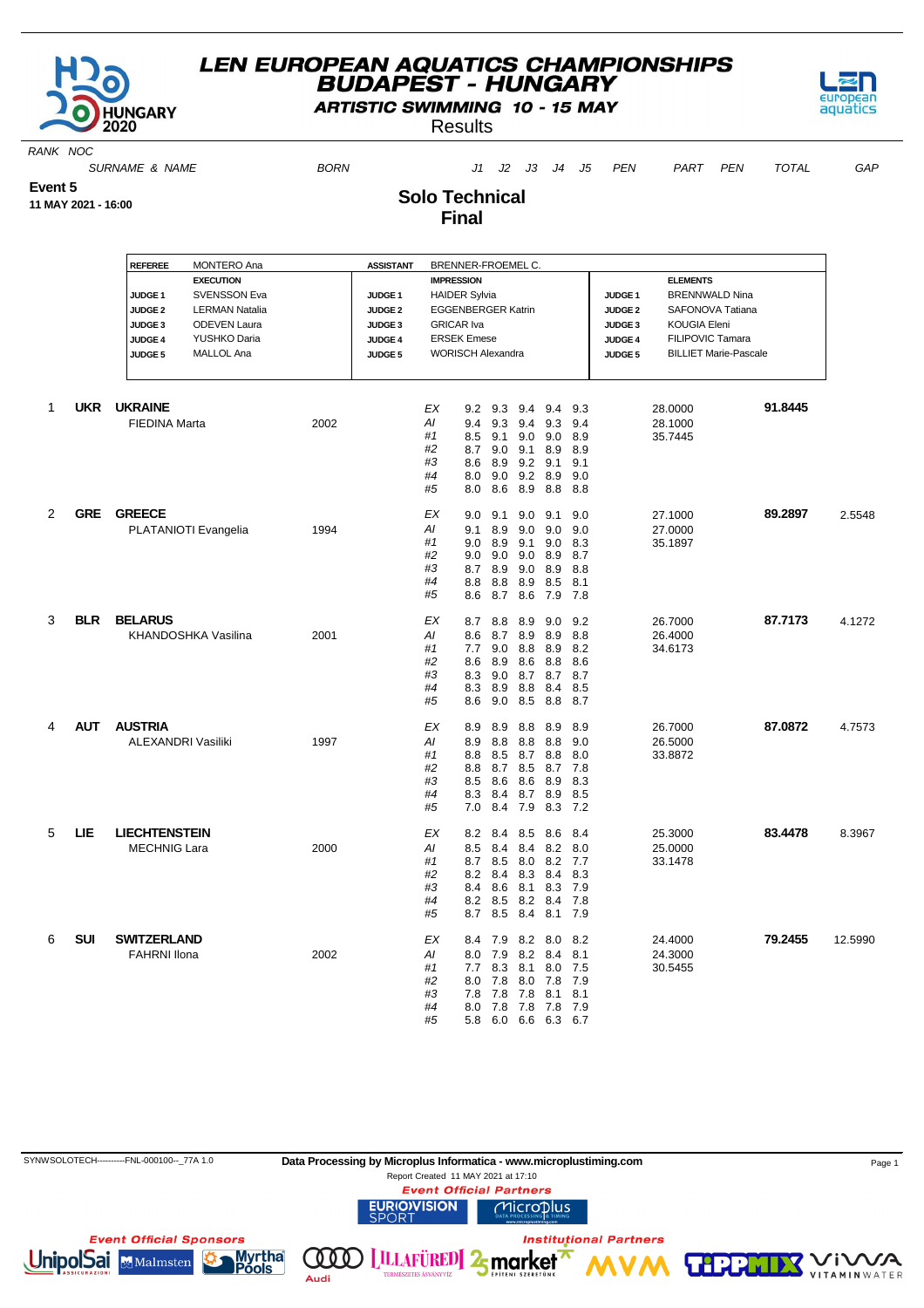| RANK NOC |            |                                                 |             |                                        |                                               |                                               |                                                                                                                  |                                                       |                                                  |     |                               |     |              |         |
|----------|------------|-------------------------------------------------|-------------|----------------------------------------|-----------------------------------------------|-----------------------------------------------|------------------------------------------------------------------------------------------------------------------|-------------------------------------------------------|--------------------------------------------------|-----|-------------------------------|-----|--------------|---------|
|          |            | <b>SURNAME &amp; NAME</b>                       | <b>BORN</b> |                                        | J1                                            | J2                                            | JЗ                                                                                                               | J4                                                    | J5                                               | PEN | PART                          | PEN | <b>TOTAL</b> | GAP     |
| 7        | <b>SVK</b> | <b>SLOVAKIA</b><br>DAABOUSOVA Nada              | 1997        | ЕX<br>Al<br>#1<br>#2<br>#3<br>#4<br>#5 | 8.3<br>7.8<br>8.0<br>8.2<br>8.1<br>7.8<br>6.6 | 8.0<br>7.8<br>8.1<br>8.2<br>8.0<br>8.1<br>5.8 | 8.0 7.9<br>8.0<br>7.9<br>7.8<br>7.9<br>7.7<br>6.0                                                                | 7.8<br>7.9<br>8.0<br>7.9<br>7.6<br>6.9                | - 7.6<br>7.9<br>7.6<br>8.0<br>8.3<br>7.9<br>5.9  |     | 23.9000<br>23.5000<br>30.6825 |     | 78.0825      | 13.7620 |
| 8        | ITA        | <b>ITALY</b><br><b>MURRU Marta</b>              | 2000        | ЕX<br>Al<br>#1<br>#2<br>#3<br>#4<br>#5 | 8.5<br>8.5<br>8.2<br>8.5<br>8.3<br>0.0<br>5.5 | 8.5<br>8.5<br>8.4<br>8.6<br>8.6<br>0.0<br>6.6 | 8.7<br>8.4<br>8.5<br>8.4<br>8.5<br>0.0<br>6.5                                                                    | 8.0<br>8.7<br>8.1<br>8.6<br>8.5<br>0.0<br>7.1         | 8.2<br>8.2<br>7.8<br>8.2<br>8.4<br>0.0<br>6.0    |     | 25.2000<br>25.4000<br>25.9767 |     | 76.5767      | 15.2678 |
| 9        | <b>SMR</b> | <b>SAN MARINO</b><br>ZONZINI Jasmine            | 2000        | ЕX<br>Al<br>#1<br>#2<br>#3<br>#4<br>#5 | 7.6<br>7.7<br>7.5<br>7.8<br>7.6<br>7.3<br>6.3 | 7.9<br>7.7<br>7.7<br>7.6<br>7.4<br>7.3<br>6.6 | 8.1<br>8.1<br>7.8<br>7.4<br>7.9<br>7.6<br>6.6                                                                    | 7.6<br>7.4<br>7.6<br>7.4 7.7<br>7.6<br>7.0<br>5.9     | - 7.9<br>7.9<br>7.2<br>7.9<br>-7.4<br>6.0        |     | 23.4000<br>23.3000<br>29.4201 |     | 76.1201      | 15.7244 |
| 10       | <b>CZE</b> | <b>CZECH REPUBLIC</b><br><b>DUFKOVA Alzbeta</b> | 1990        | ЕX<br>Al<br>#1<br>#2<br>#3<br>#4<br>#5 | 7.8<br>7.6<br>7.4<br>7.8<br>8.0<br>7.6<br>6.5 | 7.8<br>7.6<br>7.4<br>7.7<br>7.6<br>7.4<br>6.2 | 7.8<br>7.6<br>7.7<br>7.5<br>7.6<br>7.5<br>5.8                                                                    | 7.8<br>7.5<br>7.6<br>7.8<br>7.7<br>7.3<br>6.4         | -7.5<br>7.5<br>- 7.5<br>7.9<br>8.1<br>7.7<br>6.2 |     | 23.4000<br>22.7000<br>29.6988 |     | 75.7988      | 16.0457 |
| 11       | <b>BUL</b> | <b>BULGARIA</b><br>ATANASOVA Aleksandra         | 2000        | ЕX<br>Al<br>#1<br>#2<br>#3<br>#4<br>#5 | 7.4<br>7.5<br>7.0<br>7.5<br>7.3<br>7.8<br>6.0 | 7.6<br>7.5<br>6.9<br>7.4<br>7.1<br>7.6<br>6.8 | 7.5<br>7.5<br>7.4<br>7.3<br>7.6<br>7.5                                                                           | 7.7<br>7.3<br>7.4<br>7.5<br>7.2<br>7.5<br>6.2 7.4 6.8 | 8.1<br>7.4<br>7.1<br>7.7<br>7.6<br>7.8           |     | 22.8000<br>22.4000<br>29.1189 |     | 74.3189      | 17.5256 |
| 12       | <b>SWE</b> | <b>SWEDEN</b><br><b>TERNSTROM Clara</b>         | 2001        | ЕX<br>Al<br>#1<br>#2<br>#3<br>#4<br>#5 | 7.5<br>7.4<br>7.2<br>7.7                      | 7.5<br>7.3<br>7.1<br>6.8                      | 7.2 7.5<br>7.3<br>7.2<br>6.5<br>7.4 6.8 7.2 7.4 7.6<br>7.3 6.9 7.1 7.5 7.1<br>7.0 6.3 6.2 6.5 6.9                | 7.3<br>7.5<br>7.5                                     | -7.7<br>7.6<br>7.1<br>7.3                        |     | 22.5000<br>22.0000<br>28.4615 |     | 72.9615      | 18.8830 |
| 13       | <b>ISR</b> | <b>ISRAEL</b><br><b>NASSEE Ariel</b>            | 2003        | ЕX<br>ΑI<br>#1<br>#2<br>#3<br>#4<br>#5 | 7.9<br>7.6<br>0.0                             | 8.2 8.0 7.9<br>8.2 8.0                        | 8.3 7.9<br>7.7 7.8 7.7 7.7<br>$0.0 \quad 0.0 \quad 0.0$<br>7.1 7.1 7.8 7.7 7.5<br>7.5 7.2 7.8 8.1 7.8            | 8.2<br>8.4<br>8.0                                     | - 7.9<br>8.1<br>7.7<br>8.0<br>0.0                |     | 24.0000<br>24.3000<br>23.8890 |     | 72.1890      | 19.6555 |
| 14       | <b>FIN</b> | <b>FINLAND</b><br><b>KEKKI Pinja</b>            | 2004        | ЕX<br>ΑI<br>#1<br>#2<br>#3<br>#4<br>#5 | 7.1<br>6.8<br>7.2                             | 7.1<br>7.2<br>7.2 6.7                         | 7.3 7.4 7.0 7.0 7.3<br>$7.2$ $7.1$<br>6.9<br>6.5 6.9<br>65 66 71 71 76<br>7.0 6.9 7.2 7.0 6.9<br>6.6 6.3 6.2 7.0 | 7.3                                                   | 7.4<br>- 7.9<br>7.2                              |     | 21.6000<br>21.4000<br>27.7166 |     | 70.7166      | 21.1279 |
| 15       | <b>CRO</b> | <b>CROATIA</b><br><b>HULJEV Antonija</b>        | 2004        | ЕX<br>ΑI<br>#1<br>#2<br>#3<br>#4<br>#5 | 7.2<br>0.0<br>6.0                             | 7.4<br>0.0<br>7.0 7.0<br>6.4 7.0              | 7.7 7.7 7.4 7.5<br>7.4<br>0.0<br>6.9<br>6.9 7.1 7.4 7.4 8.2<br>4.5 6.2 5.9 6.1 5.7                               | 7.7<br>0.0<br>6.5<br>6.4                              | - 7.7<br>7.5<br>0.0<br>6.9<br>6.7                |     | 22.9000<br>22.3000<br>21.8331 |     | 67.0331      | 24.8114 |

 SYNWSOLOTECH----------FNL-000100--\_77A 1.0 **Data Processing by Microplus Informatica - www.microplustiming.com** Page 2 Report Created 11 MAY 2021 at 17:10<br>**Event Official Partners**  $\underset{\text{data Processing} \left[ \text{min} \right]}{\text{Microsoft}}$ 

Audi



**COOO LILLAFÜREDI 25 market \*** 

**Institutional Partners** 



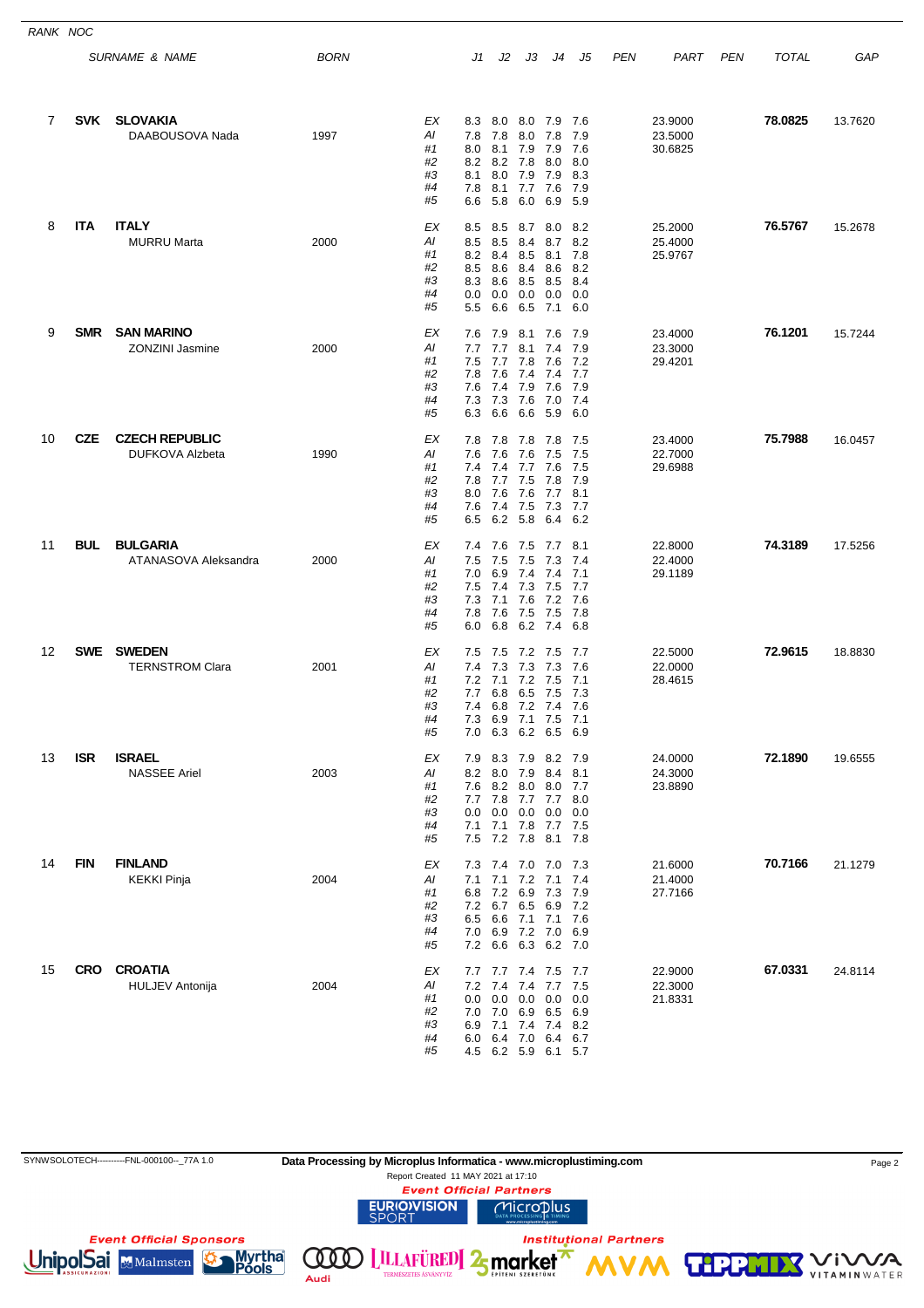

**ARTISTIC SWIMMING 10 - 15 MAY** 

**Results** 

**Solo Free Final**



RANK NOC

SURNAME & NAME BORN J1 J2 J3 J4 J5 PEN PART PEN TOTAL GAP

**Event 6**

**12 MAY 2021 - 9:00**

**REFEREE** MONTERO Ana **ASSISTANT** BRENNER-FROEMEL C. **EXECUTION ARTISTIC IMPRESSION DIFFICULTY JUDGE 1** BRENNWALD Nina **JUDGE 1** KOUGIA Eleni **JUDGE 1** WORISCH Alexandra **JUDGE 2** YUSHKO Daria **JUDGE 2** BERTI Francesca **JUDGE 2** KAPUSTINA Larisa **JUDGE 3** MALLOL Ana **JUDGE 3** DIMITROVA Yana **JUDGE 3** EGGENBERGER Katrin **JUDGE 4** SVENSSON Eva **JUDGE 4** ERSEK Emese **JUDGE 4** GRICAR Iva **JUDGE 5** HAIDER Sylvia **JUDGE 5** KOZENA Renata **JUDGE 5** LEDENEV Jana 1 **RUS RUSSIA** EX 9.6 9.5 9.6 9.7 9.7 28.9000 **96.4333** SUBBOTINA Varvara 2001 2001 AI 9.7 9.6 9.6 9.6 9.7 9.7 9.7 29.0000 2 **UKR UKRAINE** EX 9.4 9.3 9.4 9.3 9.5 28.1000 **93.7000** 2.7333 FIEDINA Marta 2002 AI 9.4 9.4 9.5 9.4 9.4 37.6000 DI 9.3 9.3 9.2 9.5 9.4 28.0000 3 **GRE GREECE** EX 9.2 9.1 9.0 8.9 9.0 27.1000 **90.8000** 5.6333 PLATANIOTI Evangelia 1994 AI 9.2 9.0 9.1 9.1 9.1 36.4000<br>DI 9.1 9.1 9.1 9.2 9.0 27.3000 DI 9.1 9.1 9.1 9.2 9.0 27.3000 4 **BLR BELARUS** EX 9.1 9.0 9.2 9.2 9.1 27.4000 **90.2333** 6.2000 KHANDOSHKA Vasilina 2001 AI 9.0 8.9 8.9 9.0 8.9 35.7333 DI 9.0 9.2 9.0 9.1 8.8 27.1000 5 **AUT AUSTRIA** EX 8.8 8.8 8.9 8.8 8.9 26.5000 **88.8667** 7.5666 ALEXANDRI Vasiliki 1997 AI 8.9 8.8 8.8 8.9 9.0 35.4667<br>26.9000 AI 9.0 9.0 9.0 8.9 8.9 26.9000 26.9000 6 **GBR GREAT BRITAIN** EX 8.7 8.5 8.7 8.5 8.7 25.9000 **86.0000** 10.4333 SHORTMAN Kate 2001 AI 8.6 8.6 8.6 8.5 8.6 34.4000<br>DI 8.5 8.6 8.6 8.5 8.6 25.7000 25.7000 7 **ESP SPAIN** EX 8.3 8.2 8.7 8.6 8.6 25.5000 **85.7333** 10.7000 HERNANDEZ LUNA Mireia 2002 AI 8.7 8.6 8.6 8.7 8.4 34.5333 DI 8.2 8.3 8.8 8.7 8.7 25.7000 8 **LIE LIECHTENSTEIN** EX 8.6 8.6 8.6 8.7 8.5 25.8000 **84.7333** 11.7000 MECHNIG Lara 2000 AI 8.4 8.5 8.6 8.4 8.4 33.7333<br>DI 8.3 8.5 8.4 8.3 25.2000 25.2000 9 **ITA ITALY** EX 8.5 8.2 8.3 8.4 8.4 25.1000 **84.5333** 11.9000 MURRU Marta 2000 AI 8.5 8.7 8.4 8.6 8.5 34.1333 DI 8.1 8.4 8.5 8.4 8.5 25.3000 10 **ISR ISRAEL** EX 8.0 8.1 7.8 8.1 8.2 24.2000 **81.9333** 14.5000 PRIKAZCHIKOVA Polina 2001 AI 8.3 8.4 8.0 8.3 8.1 32.9333 DI 8.2 8.1 8.3 8.3 8.3 24.8000 11 **SUI SWITZERLAND** EX 8.0 8.3 8.0 8.3 8.0 24.3000 **81.5333** 14.9000 FAHRNI Ilona 2002 AI 8.2 8.3 8.2 8.2 8.3 32.9333 24.3000 12 **SVK SLOVAKIA** EX 7.9 8.0 8.0 8.4 7.9 23.9000 **80.4333** 16.0000 DAABOUSOVA Nada 1997 AI 8.1 8.4 8.1 8.1 8.2 32.5333  $8.0 \quad 8.0 \quad 8.0$ 

SYNWSOLOFREE----------FNL-000100--\_77B 1.0 **Data Processing by Microplus Informatica - www.microplustiming.com** Page 1

**LILLAFÜRED** 2 market

Report Created 12 MAY 2021 at 10:05

MicroDlus

**Institutional Partners** 

**Event Official Partners URIOVISION** 

000.



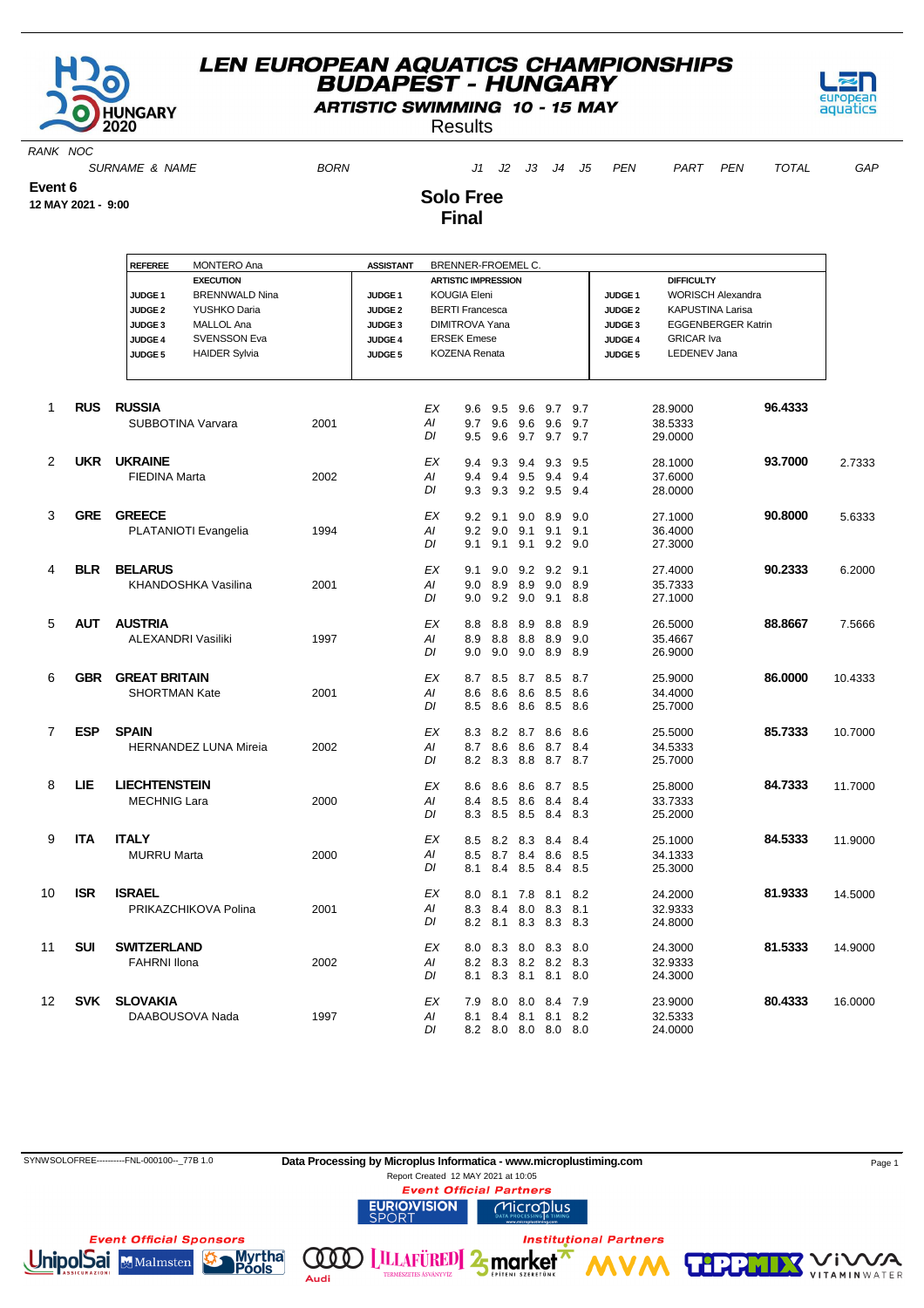

**ARTISTIC SWIMMING 10 - 15 MAY** 

**Results** 



RANK NOC

SURNAME & NAME BORN J1 J2 J3 J4 J5 PEN PART PEN TOTAL GAP

**Team Technical**

**Final**

**Event 7**

**12 MAY 2021 - 16:00**

#### **REFEREE** MONTERO Ana **ASSISTANT** PETRENKO Anastasiya **EXECUTION IMPRESSION ELEMENTS JUDGE 1** ERSEK Emese **JUDGE 1** LERMAN Natalia **JUDGE 1** KOUGIA Eleni **JUDGE 2** EGGENBERGER Katrin **JUDGE 2** ODEVEN Laura **JUDGE 2** NIKOLAICHUK Olga **JUDGE 3** BILLIET Marie-Pascale **JUDGE 3** KOZENA Renata **JUDGE 3** BRENNWALD Nina **JUDGE 4** SAFONOVA Tatiana **JUDGE 4** FILIPOVIC Tamara **JUDGE 4** GRICAR Iva **JUDGE 5** DIMITROVA Yana **JUDGE 5** SVENSSON Eva **JUDGE 5** AYALA Nuria 1 **RUS RUSSIA** EX 9.6 9.7 9.6 9.9 9.7 29.0000 **95.6705** CHIGIREVA Vlada 1994 AI 9.7 9.6 9.6 9.5 9.8 28.9000<br>COLIADKINA Marina 1997 #1 9.3 9.5 9.4 9.6 37.7705 GOLIADKINA Marina 1997 #1 9.3 9.5 9.5 9.4 9.6 37.710 AM ALININA Veronika KALININA Veronika 1999 #2 9.2 9.4 9.3 9.3 9.4 KOLESNICHENKO Svetlana 1993 #3 9.5 9.5 9.4<br>1999 #4 9.4 9.5 9.4 + 9.4 9.5 9.4 KOMAR Polina 1999 #4 9.4 9.4 9.5 9.4 9.7 ROMASHINA Svetlana 1989<br>SHISHKINA Alla 1989 SHISHKINA Alla<br>SHUROCHKINA Mariia 1995 SHUROCHKINA Mariia 2 **UKR UKRAINE** EX 9.3 9.3 9.3 9.5 9.4 28.0000 **92.3920** 3.2785 ALEKSIIVA Maryna 2001 AI 9.4 9.3 9.4 9.2 9.2 27.9000 ALEKSIIVA Vladyslava 2001 #1 9.0 9.3 8.9 9.0 8.8 36.4920 FIEDINA Marta 2002 #2 9.0 9.2 9.0 9.1 9.1 REZNIK Kateryna 1995 #3 9.3 9.3 9.0 9.2 9.3 SAVCHUK Anastasiya 1996 #4 9.2 9.2 8.9 9.2 9.0<br>SHYNKARENKO Alina 1998 #5 9.1 9.4 9.0 9.1 9.3 SHYNKARENKO Alina 1998 #5 9.1 9.4 9.0 9.1 9.3 SYDORENKO Kseniya 1986 YAKHNO Yelvzaveta 1998 3 **ESP SPAIN** EX 9.1 9.1 9.0 9.2 9.3 27.4000 **89.7700** 5.9005 CARBONELL BALLESTERO Ona 1990 AI 9.1 8.9 9.0 8.8 8.9 26.8000 FERRERAS SANZ Berta 1997 #1 8.9 9.0 9.0 8.8<br>MAS PUJADAS Meritxell 1994 #2 8.8 8.8 8.7 8.6 MAS PUJADAS Meritxell 1994  $#2$  8.8 8.8 8.7 8.6 8.7 0ZHOGINA OZHOGIN Alisa 2000  $#3$  9.0 8.8 8.8 8.9 9.0 OZHOGINA OZHOGIN Alisa 2000 #3 9.0 8.8 8.8 8.9 9.0 RAMIREZ IBANEZ Paula 1996 #4 8.8 8.7 9.0 9.0 9.1 SALDANA LOPEZ Sara 2000<br>TIO' CASAS Iris 2002 TIO' CASAS Iris 2002<br>TOLEDANO LAUT Blanca 2000 TOLEDANO LAUT Blanca 4 **BLR BELARUS** EX 8.3 8.8 8.5 8.4 8.5 25.4000 **84.0494** 11.6211 BUTSEL Vera 2002 AI 8.3 8.6 8.6 8.3 8.8 25.5000 KIRYLIUK Marharyta 2003 #1 8.4 8.3 7.9 8.5 8.1 33.1494 KOUTSUN Hanna 2002 #2 8.3 8.2 8.4 8.2 7.9 KULIASHOVA Kseniya 2003 #3 8.5 8.3 8.0 8.5 8.2 NAVASIOLAVA Anastasiya 1998 #4 8.3 8.4 8.1 8.4 7.7<br>PUZ Valeryia 2004 #5 8.4 8.1 8.3 8.4 8.3 PUZ Valeryia 2004 #5 8.4 8.1 8.3 8.4 8.3 TRATSEUSKAYA Kseniya VYSOTSKAYA Aliaksandra 2002 5 **ISR ISRAEL** EX 8.5 8.3 8.3 8.2 8.4 25.0000 **82.7741** 12.8964 BLECHER Eden 1997 AI 8.4 8.5 8.5 8.5 8.4 25.4000 BOBRITSKY Shelly 2001 #1 8.3 8.4 8.0 8.2 7.9 32.3741 DORF Maya 2002 #2 8.2 8.2 8.0 8.2 7.7 GAZALA Nov

SYNWTEAM8TECH---------FNL-000100--\_77D 1.0 **Data Processing by Microplus Informatica - www.microplustiming.com** Page 1

Report Created 12 MAY 2021 at 16:40**Event Official Partners** 

**URIO)VISION** 

KUNIN Catherine 2006 #4 8.5 8.3 7.9 8.1 8.0 NAHSHONOV Nikol 2003 #5 8.0 8.2 8.0 8.1 7.5

 $(000)$ 

Audi



NASSEE Ariel 2003 PRIKAZCHIKOVA Polina 2001



MicroDlus

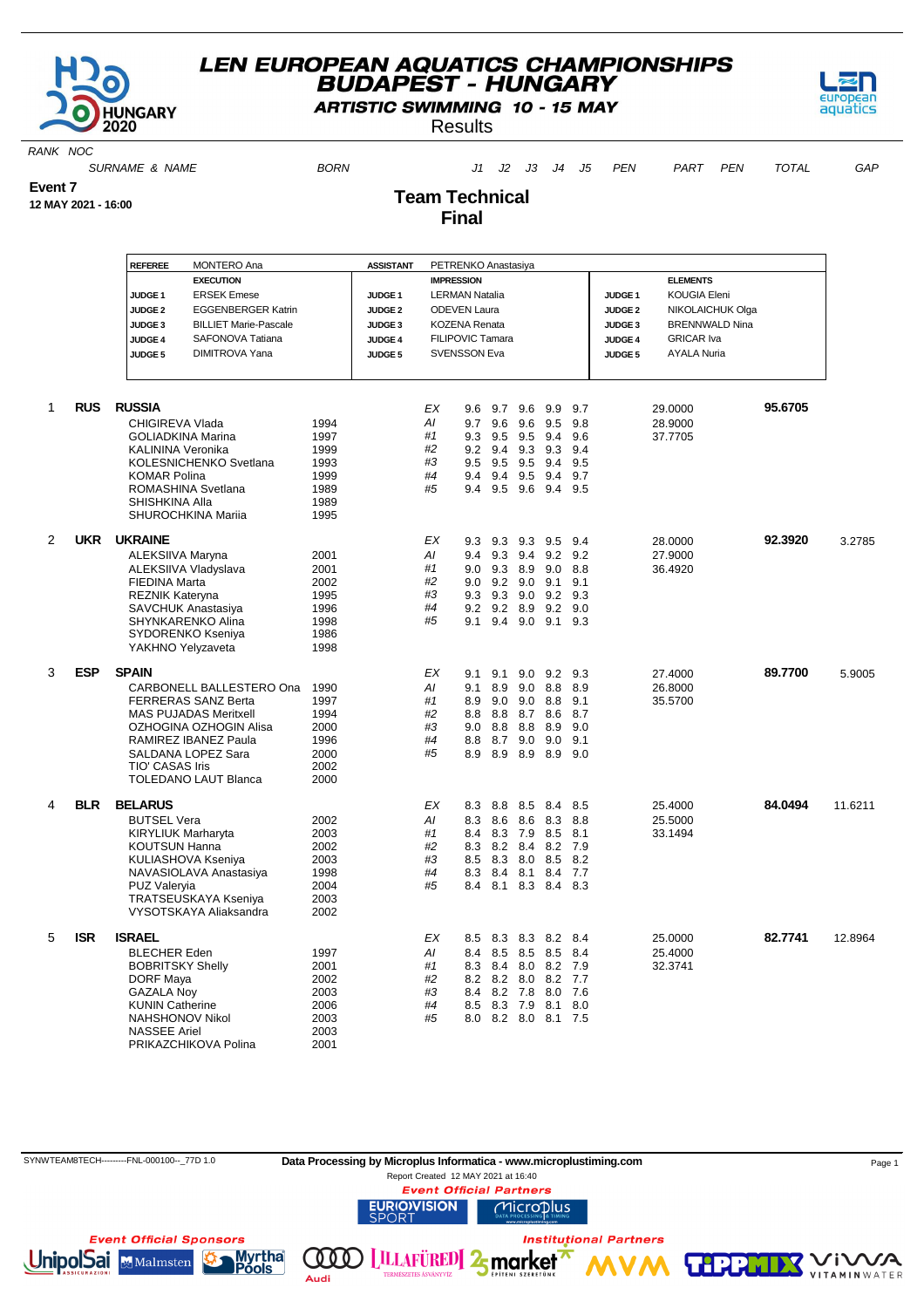| RANK NOC |            |                           |             |    |     |         |     |         |     |            |         |            |              |         |
|----------|------------|---------------------------|-------------|----|-----|---------|-----|---------|-----|------------|---------|------------|--------------|---------|
|          |            | <b>SURNAME &amp; NAME</b> | <b>BORN</b> |    | J1  | J2      | JЗ  | J4      | J5  | <b>PEN</b> | PART    | <b>PEN</b> | <b>TOTAL</b> | GAP     |
|          |            |                           |             |    |     |         |     |         |     |            |         |            |              |         |
| 6        | <b>SUI</b> | <b>SWITZERLAND</b>        |             | EX | 8.4 | 8.3     |     | 8.6 8.5 | 8.2 |            | 25.2000 |            | 82.3816      | 13.2889 |
|          |            | <b>EGLI Mila</b>          | 2002        | Al | 8.2 | 8.3     | 8.4 | 8.4     | 8.6 |            | 25.1000 |            |              |         |
|          |            | <b>FAHRNI</b> Ilona       | 2002        | #1 | 7.9 | 8.0     | 8.2 | 8.0     | 7.7 |            | 32.0816 |            |              |         |
|          |            | <b>GROSVENOR Emma</b>     | 2002        | #2 | 8.0 | 7.9     | 8.3 | 8.1     | 8.3 |            |         |            |              |         |
|          |            | <b>HELFER Anouk</b>       | 2001        | #3 | 8.2 | 8.1     | 8.0 | 8.2     | 8.0 |            |         |            |              |         |
|          |            | <b>KOCH Vivienne</b>      | 1999        | #4 | 8.1 | 7.9     | 8.0 | 7.9     | 7.9 |            |         |            |              |         |
|          |            | PESCHL Joelle             | 1998        | #5 | 7.8 | 8.0     |     | 8.2 8.0 | 8.0 |            |         |            |              |         |
|          |            | <b>WEIBEL Alissa</b>      | 2001        |    |     |         |     |         |     |            |         |            |              |         |
|          |            | <b>ZOLLINGER Tessa</b>    | 2002        |    |     |         |     |         |     |            |         |            |              |         |
| 7        | <b>GBR</b> | <b>GREAT BRITAIN</b>      |             | EX |     | 8.2 8.2 | 7.9 | 8.3     | 7.8 |            | 24.3000 |            | 79.0943      | 16.5762 |
|          |            | <b>BLINKHORN Isobel</b>   | 2003        | Al | 8.0 | 8.4     | 7.5 | 8.1     | 8.1 |            | 24.2000 |            |              |         |
|          |            | <b>COSTELLO Millicent</b> | 2002        | #1 | 7.6 | 7.7     | 7.6 | 7.8     | 7.6 |            | 30.5943 |            |              |         |
|          |            | <b>GUNN Daisy</b>         | 2003        | #2 | 7.8 | 7.5     | 8.0 | 7.9     | 8.0 |            |         |            |              |         |
|          |            | <b>LARSEN Cerys</b>       | 2002        | #3 | 7.7 | 7.6     | 7.7 | 7.7     | 7.8 |            |         |            |              |         |
|          |            | <b>LAWRENCE Aimee</b>     | 2003        | #4 | 7.5 | 7.8     | 7.9 | 7.6     | 7.6 |            |         |            |              |         |
|          |            | <b>LLOYD Daniella</b>     | 2001        | #5 | 7.3 | 7.9     | 7.5 | 7.3     | 7.2 |            |         |            |              |         |
|          |            | <b>SWATMAN Robyn</b>      | 2004        |    |     |         |     |         |     |            |         |            |              |         |
|          |            | <b>TURBERVILLE Laura</b>  | 2003        |    |     |         |     |         |     |            |         |            |              |         |

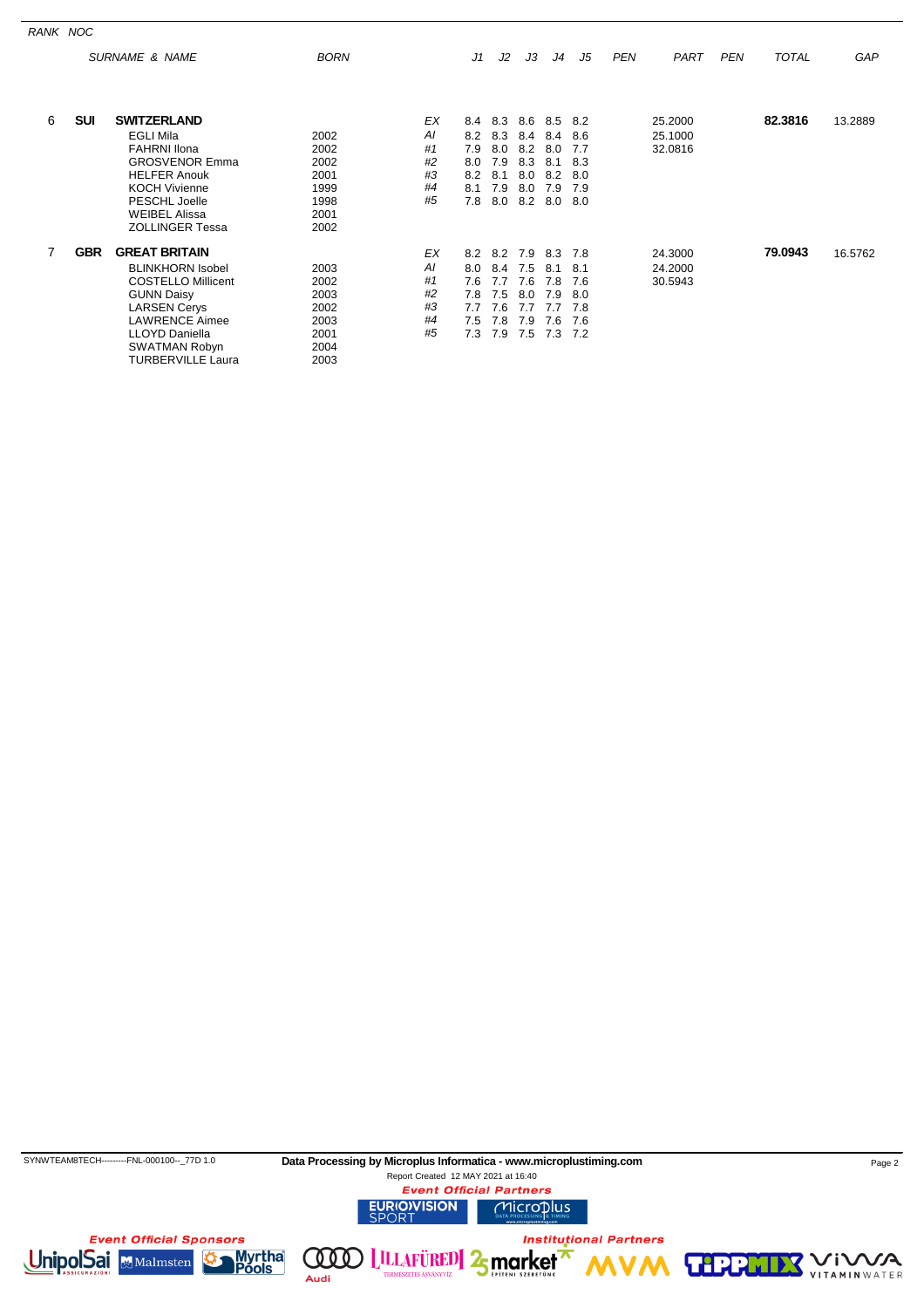

**ARTISTIC SWIMMING 10 - 15 MAY** 

**Results** 

**Duet Technical Final**



RANK NOC

SURNAME & NAME BORN J1 J2 J3 J4 J5 PEN PART PEN TOTAL GAP

**Event 2**

**13 MAY 2021 - 9:00**

#### **REFEREE** MONTERO Ana **ASSISTANT** PETRENKO Anastasiya **EXECUTION IMPRESSION ELEMENTS JUDGE 1** GRICAR Iva **JUDGE 1** BILLIET Marie-Pascale **JUDGE 1** KOZENA Renata **JUDGE 2** ODEVEN Laura **JUDGE 2** LEDENEV Jana **JUDGE 2** SAFONOVA Tatiana **JUDGE 3** ERSEK Emese **JUDGE 3** KOUGIA Eleni **JUDGE 3** NIKOLAICHUK Olga **JUDGE 4** WORISCH Alexandra **JUDGE 4** EGGENBERGER Katrin **JUDGE 4** HAIDER Sylvia **JUDGE 5** FILIPOVIC Tamara **JUDGE 5** MALLOL Ana **JUDGE 5** BRENNWALD Nina 1 **RUS RUSSIA** EX 9.7 9.7 9.6 9.8 9.7 29.1000 **96.2904** KOLESNICHENKO Svetlana 1993 Al 9.8 9.7 9.7 9.8 9.8 29.3000<br>ROMASHINA Svetlana 1989 #1 9.6 9.5 9.4 9.5 9.4 37.8904 ROMASHINA Svetlana 1989 #1 9.6 9.5 9.4 9.5 9.4 9.5 9.4 37.891  $#2$  9.5 9.5 9.3 9.5<br>  $#3$  9.5 9.5 9.3 9.7 #3 9.5 9.5 9.3 9.7 9.5 #4 9.6 9.5 9.4 9.5 9.4 9.4 2 **UKR UKRAINE** EX 9.3 9.4 9.3 9.5 9.3 28.0000 **92.6862** 3.6042 FIEDINA Marta 2002 AI 9.5 9.3 9.4 9.5 9.4 28.3000 SAVCHUK Anastasiya 1996 #1 9.3 9.2 9.0 9.4 9.1 36.3862 #2 9.4 9.1 9.1 9.1 9.0<br>#3 9.0 9.2 8.9 9.3 9.0 #3 9.0 9.2 8.9 9.3 9.0 #4 9.0 9.2 9.0 9.2 9.0<br>#5 9.4 9.1 9.0 9.1 8.9 #5 9.4 9.1 9.0 9.1 8.9 3 **AUT AUSTRIA** EX 9.0 8.8 9.0 9.3 9.0 27.0000 **89.4592** 6.8312 ALEXANDRI Anna Maria 1997 1997 Al 9.1 9.0 9.1 9.2 8.9 27.2000<br>ALEXANDRI Eirini 1997 #1 8.8 8.8 8.9 8.9 9.0 35.2592 ALEXANDRI Eirini 1997 #1 8.8 8.8 8.9 8.9 9.0 35.2592  $\frac{4}{142}$  9.0 8.7 8.9 8.8 8.9<br> $\frac{4}{143}$  8.6 8.7 8.7 8.7 9.0 #3 8.6 8.7 8.7 8.7 9.0 #4 8.9 8.8 8.8 9.0 9.1 8.7 4 **BLR BELARUS** EX 9.0 8.7 8.7 8.8 9.1 26.5000 **88.1958** 8.0946 RHANDOSHKA Vasilina  $\begin{array}{cccc} 2001 & A & 9.0 & 8.8 & 8.9 & 9.1 & 8.9 & 26.8000 \\ \text{KULAGINA Daria} & 1999 & \#1 & 8.8 & 8.7 & 8.8 & 9.0 & 8.5 & 34.8958 \end{array}$ KULAGINA Daria 1999  $#1$  8.8 8.7 8.8 9.0 8.5<br> $#2$  9.0 8.7 8.8 8.3 #2 9.0 8.7 8.7 8.8 8.3 #3 8.7 8.7 8.6 8.9<br>#4 8.7 8.7 8.7 8.9 #4 8.7 8.7 8.7 8.9 8.6 #5 8.6 8.6 8.8 9.0 8.9 5 **NED NETHERLANDS** EX 8.8 8.6 8.8 8.8 8.9 26.4000 **87.2526** 9.0378 DE BROUWER Bregie 1999 AI 8.9 8.9 8.8 8.8 8.6 DE BROUWER Noortje 1999 #1 8.4 8.7 8.8 8.7 8.7 34.3526 #2 8.5 8.6 8.7 8.5 8.5 #3 8.5 8.6 8.7 8.7 8.8 #4 8.3 8.6 8.6 8.5 8.4 #5 8.4 8.5 8.8 8.5 8.7 6 **ESP SPAIN** EX 8.7 8.7 8.6 8.7 8.7 26.1000 **86.9546** 9.3358 OZHOGINA OZHOGIN Alisa 2000 AI 9.0 8.6 8.9 9.0 9.1 26.9000 TIO' CASAS Iris 2002 #1 8.8 8.5 8.6 8.4 8.8<br>42 8.9 8.3 8.7 8.2 8.8

SYNWTEAM2TECH---------FNL-000100--\_77A 1.1 **Data Processing by Microplus Informatica - www.microplustiming.com** Page 1

Report Created 13 MAY 2021 at 10:53**Event Official Partners** 

#2 8.9 8.3 8.7 8.2 8.8 8.6 8.0 8.5<br>8.8 8.2 8.5 #4 8.8 8.2 8.5 8.1 8.6 8.4 8.3 8.7 8.3

**RIOWISION** 

 $000)$ 

Audi



**Institutional Partners LILLAFÜRED** 2 market

MicroDlus

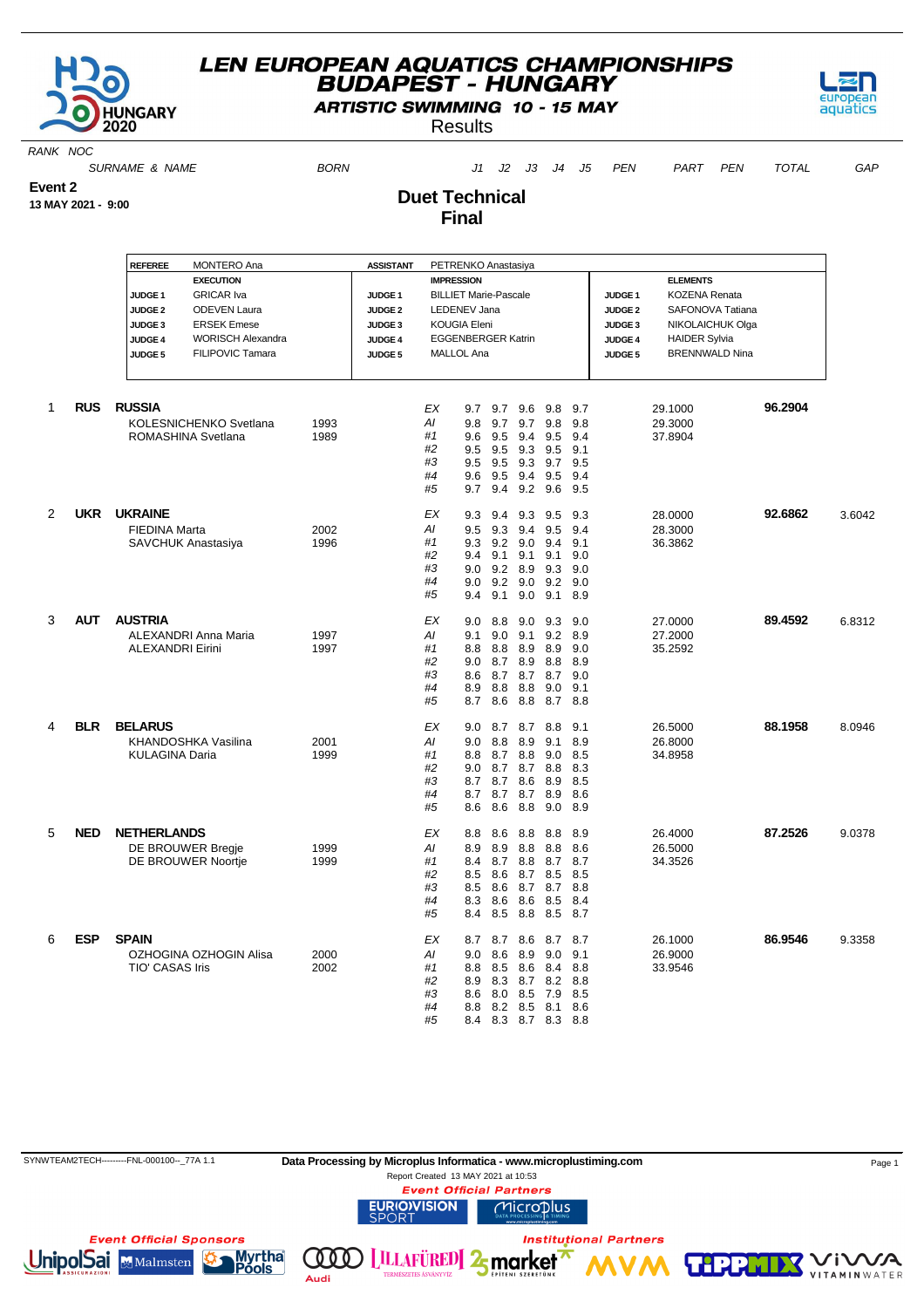| RANK NOC |            |                                                                           |              |                                        |                                                                                            |                                                                           |                                                       |                                                   |                                                 |            |                               |            |              |         |
|----------|------------|---------------------------------------------------------------------------|--------------|----------------------------------------|--------------------------------------------------------------------------------------------|---------------------------------------------------------------------------|-------------------------------------------------------|---------------------------------------------------|-------------------------------------------------|------------|-------------------------------|------------|--------------|---------|
|          |            | <b>SURNAME &amp; NAME</b>                                                 | <b>BORN</b>  |                                        | J1                                                                                         | J2                                                                        | JЗ                                                    | J4                                                | J5                                              | <b>PEN</b> | PART                          | <b>PEN</b> | <b>TOTAL</b> | GAP     |
| 7        | <b>GBR</b> | <b>GREAT BRITAIN</b><br><b>SHORTMAN Kate</b><br><b>THORPE Isabelle</b>    | 2001<br>2001 | ЕX<br>AI<br>#1<br>#2<br>#3<br>#4<br>#5 | 8.5<br>8.8<br>8.2<br>8.2<br>8.4<br>8.3<br>8.4                                              | 8.6<br>8.5<br>8.4<br>8.4<br>8.4<br>8.5<br>8.5                             | 8.7<br>8.3<br>8.1<br>8.1<br>8.2<br>8.3                | 8.5 8.7<br>8.6<br>8.4<br>8.6<br>8.7<br>8.6<br>8.5 | 8.5<br>8.7<br>8.2<br>8.2<br>8.1<br>8.2<br>8.6   |            | 25.6000<br>26.0000<br>33.3244 |            | 84.9244      | 11.3660 |
| 8        | <b>ISR</b> | <b>ISRAEL</b><br><b>BLECHER Eden</b><br><b>BOBRITSKY Shelly</b>           | 1997<br>2001 | ЕX<br>Al<br>#1<br>#2<br>#3<br>#4<br>#5 | 8.4<br>8.7<br>8.2<br>8.6<br>8.5<br>8.3<br>8.6                                              | 8.5<br>8.6<br>8.3<br>8.4<br>8.5<br>8.4<br>8.5                             | 8.6<br>8.6<br>8.4<br>8.3<br>8.3<br>8.3<br>8.5         | 8.2<br>8.7<br>8.1<br>8.2<br>8.3<br>8.2 8.0<br>8.5 | - 8.4<br>8.3<br>8.1<br>8.0<br>8.3<br>8.6        |            | 25.3000<br>25.9000<br>33.3304 |            | 84.5304      | 11.7600 |
| 9        | <b>SUI</b> | <b>SWITZERLAND</b><br><b>KOCH Vivienne</b><br>PESCHL Joelle               | 1999<br>1998 | ЕX<br>Al<br>#1<br>#2<br>#3<br>#4<br>#5 | 8.3<br>8.5<br>8.3<br>8.5<br>8.2<br>8.2<br>8.5                                              | 8.4<br>8.3<br>8.1<br>7.9<br>8.1<br>7.8<br>8.1                             | 8.3<br>8.4<br>8.1<br>8.1<br>7.9<br>8.0<br>8.2 8.3     | 8.4<br>8.3<br>8.2<br>8.2<br>8.1<br>8.1            | 8.3<br>8.4<br>8.3<br>8.2<br>8.3<br>8.1<br>- 8.5 |            | 25.0000<br>25.1000<br>32.6963 |            | 82.7963      | 13.4941 |
| 10       | <b>GER</b> | <b>GERMANY</b><br><b>BOJER Marlene</b><br><b>ZIMMER Michelle</b>          | 1993<br>1997 | EX<br>AI<br>#1<br>#2<br>#3<br>#4<br>#5 | 8.4<br>8.8<br>8.5<br>8.1<br>8.3<br>8.3<br>8.2                                              | 8.2<br>8.4<br>7.9<br>7.7<br>7.8<br>7.9<br>7.6                             | 8.4<br>8.3<br>8.0<br>8.1<br>7.9<br>8.0<br>8.2 8.2     | 8.3<br>8.2<br>8.4<br>8.3<br>8.4<br>8.4            | 8.5<br>8.1<br>8.4<br>8.1<br>8.2<br>8.2<br>- 8.1 |            | 25.1000<br>24.9000<br>32.6499 |            | 82.6499      | 13.6405 |
| 11       | LIE        | <b>LIECHTENSTEIN</b><br><b>MECHNIG Lara</b><br><b>SCHIERSCHER Marluce</b> | 2000<br>1998 | ЕX<br>Al<br>#1<br>#2<br>#3<br>#4<br>#5 | 8.1<br>8.4<br>8.1<br>8.2<br>7.9<br>8.1<br>8.5                                              | 8.3<br>8.3<br>8.2<br>8.3<br>8.2<br>8.1<br>8.3                             | 7.9<br>8.2<br>8.3<br>8.2 8.4<br>8.1<br>8.1<br>8.3 8.5 | 8.4<br>8.5<br>8.3<br>8.1<br>8.2                   | 8.0<br>8.4<br>8.5<br>8.0<br>- 7.9<br>8.0<br>8.1 |            | 24.4000<br>25.1000<br>32.7704 |            | 82.2704      | 14.0200 |
| 12       | <b>SVK</b> | <b>SLOVAKIA</b><br>DAABOUSOVA Nada<br><b>DIKY Chiara</b>                  | 1997<br>2004 | ЕX<br>Al<br>#1<br>#2<br>#3<br>#4<br>#5 | 8.0<br>8.2<br>7.8<br>7.9<br>7.8                                                            | 7.8<br>8.1<br>7.8<br>7.8<br>7.7<br>7.7 7.7 7.7 7.8<br>7.5 7.3 7.6 6.6 7.9 | 7.9<br>8.0<br>7.9<br>7.9<br>7.8                       | 8.1<br>8.0<br>7.7<br>7.4<br>7.6                   | 7.9<br>8.0<br>8.0<br>7.7<br>8.0<br>- 7.9        |            | 23.8000<br>24.1000<br>30.8889 |            | 78.7889      | 17.5015 |
| 13       | SMR        | <b>SAN MARINO</b><br><b>VERBENA Jasmine</b><br><b>ZONZINI Jasmine</b>     | 2000<br>2000 | ЕX<br>ΑI<br>#1<br>#2<br>#3<br>#4<br>#5 | 7.5 8.0 7.8 8.0 7.4<br>7.8<br>7.6<br>7.7 7.8<br>7.6<br>7.6<br>7.4                          | 8.1<br>7.6<br>7.8<br>7.8<br>7.6 7.4 7.3 7.3                               | 7.9<br>7.7<br>7.6<br>7.7 7.6<br>7.5 7.6               | 8.0<br>7.2<br>7.8                                 | 7.8<br>7.0<br>7.6<br>- 7.8<br>7.7               |            | 23.3000<br>23.7000<br>30.3348 |            | 77.3348      | 18.9556 |
| 14       | <b>CZE</b> | <b>CZECH REPUBLIC</b><br>KLUSKOVA Karolina<br>MRAZKOVA Aneta              | 2002<br>2000 | ЕX<br>AI<br>#1<br>#2<br>#3<br>#4<br>#5 | 7.9<br>8.0<br>7.9<br>7.8<br>7.7<br>7.7 7.3                                                 | 7.9<br>7.8<br>7.5<br>7.4<br>7.4<br>7.5 7.1 7.5 7.2 7.8                    | 7.5 7.9<br>7.7 7.8<br>7.8<br>7.7 7.4<br>7.6<br>7.5    | 7.5<br>7.5<br>7.6                                 | 7.8<br>7.9<br>7.7<br>- 7.5<br>- 7.8<br>7.4      |            | 23.6000<br>23.5000<br>30.1511 |            | 77.2511      | 19.0393 |
| 15       | POR        | <b>PORTUGAL</b><br><b>GONCALVES Maria Beatriz</b><br><b>VIEIRA Cheila</b> | 1999<br>1998 | ЕX<br>ΑI<br>#1<br>#2<br>#3<br>#4       | 7.7 7.7 7.6 7.3 7.8<br>7.7<br>7.4<br>7.8 8.0<br>7.2 7.8 7.4 7.6 7.4<br>7.4 7.7 7.4 7.3 7.3 | 7.9<br>7.9                                                                | 7.6<br>7.7 7.9<br>7.6                                 | 7.9<br>7.7 7.8                                    | 79<br>- 7.6                                     |            | 23.0000<br>23.5000<br>30.1679 |            | 76.6679      | 19.6225 |

SYNWTEAM2TECH---------FNL-000100--\_77A 1.1 **Data Processing by Microplus Informatica - www.microplustiming.com** Page 2

Report Created 13 MAY 2021 at 10:53<br>**Event Official Partners** 

#5 7.6 7.3 7.3 7.1 7.7

**Institutional Partners** 

 $\underset{\text{data Processing} \left[ \text{min} \right]}{\text{Microsoft}}$ 

**COOO LILLAFÜREDI 25 market \*** 

**URIOVISION** 



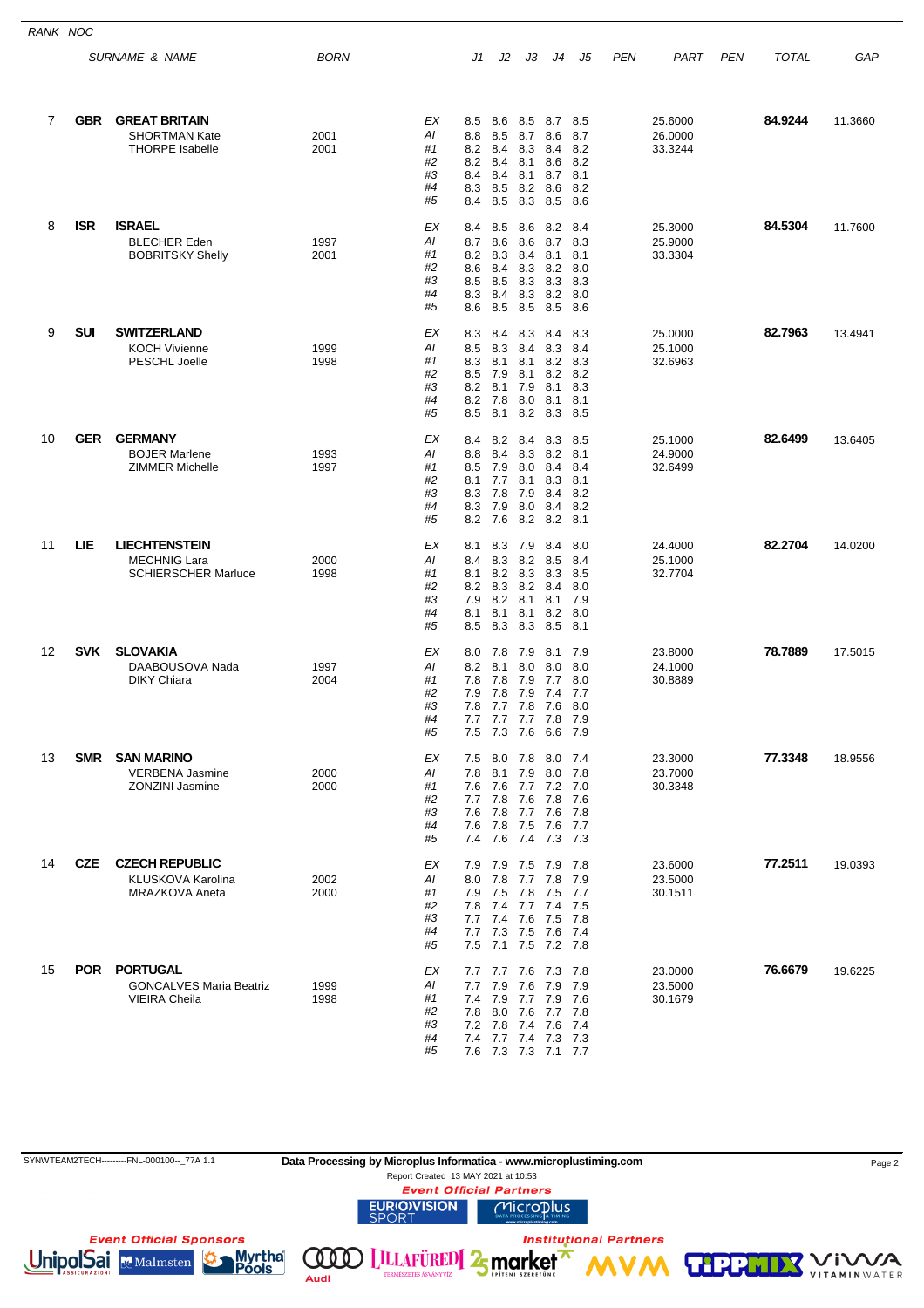| RANK NOC |            |                                                                     |              |                                              |                                                      |                                                      |                                               |                                                                  |                                               |            |                               |            |              |         |
|----------|------------|---------------------------------------------------------------------|--------------|----------------------------------------------|------------------------------------------------------|------------------------------------------------------|-----------------------------------------------|------------------------------------------------------------------|-----------------------------------------------|------------|-------------------------------|------------|--------------|---------|
|          |            | <b>SURNAME &amp; NAME</b>                                           | <b>BORN</b>  |                                              | J1                                                   | J2                                                   | JЗ                                            | J4                                                               | J5                                            | <b>PEN</b> | PART                          | <b>PEN</b> | <b>TOTAL</b> | GAP     |
| 16       | <b>SRB</b> | <b>SERBIA</b><br><b>DIMITRIJEVIC Nevena</b><br><b>KONTIC Jelena</b> | 1997<br>2001 | EX<br>Al<br>#1<br>#2<br>#3<br>#4             | 7.8<br>7.9<br>7.6<br>7.7<br>7.7<br>7.3               | 7.5<br>7.9<br>7.4<br>7.5<br>7.4<br>7.2               | 7.5<br>7.7<br>7.7<br>7.5<br>7.6<br>7.5        | 7.5<br>7.7<br>7.5<br>7.4<br>7.3<br>7.1                           | 7.7<br>7.7<br>7.5<br>7.3<br>7.2<br>7.0        |            | 22.7000<br>23.3000<br>29.5980 |            | 75.5980      | 20.6924 |
| 17       | <b>HUN</b> | <b>HUNGARY</b><br><b>FARKAS Linda</b><br><b>GACS Boglarka</b>       | 2003<br>2003 | #5<br>EX<br>Al<br>#1<br>#2<br>#3<br>#4<br>#5 | 7.4<br>7.6<br>7.6<br>7.4<br>7.7<br>7.3<br>7.8<br>7.2 | 7.1<br>7.6<br>7.8<br>7.3<br>7.4<br>7.1<br>7.1<br>6.9 | 7.7<br>7.8<br>7.6<br>7.6<br>7.5<br>7.4<br>7.4 | 7.4 7.4 7.5<br>7.7<br>7.6<br>7.3<br>8.0<br>7.6<br>7.3<br>7.3 7.2 | 7.6<br>7.6<br>7.5<br>7.0<br>7.3<br>7.1        |            | 22.9000<br>23.0000<br>29.4736 |            | 75.3736      | 20.9168 |
| 18       | <b>CRO</b> | <b>CROATIA</b><br><b>HULJEV Antonija</b><br>SILOBODEC Klara         | 2004<br>2004 | EX<br>Al<br>#1<br>#2<br>#3<br>#4<br>#5       | 7.0<br>7.5<br>7.3<br>7.4<br>7.2<br>7.2<br>6.8        | 7.6<br>7.6<br>7.3<br>7.2<br>7.2<br>7.2<br>7.1        | 7.3<br>7.5<br>7.4<br>7.3<br>7.2<br>7.4<br>7.3 | 7.1<br>7.5<br>6.8<br>7.1<br>6.9<br>7.0<br>6.8                    | 7.3<br>7.4<br>6.8<br>7.0<br>6.9<br>7.0<br>7.5 |            | 21.7000<br>22.5000<br>28.5136 |            | 72.7136      | 23.5768 |
| 19       | <b>BUL</b> | <b>BULGARIA</b><br>ATANASOVA Aleksandra<br>CHERNOOKOVA Anthea       | 2000<br>2004 | EX<br>AI<br>#1<br>#2<br>#3<br>#4<br>#5       | 7.1<br>7.3<br>7.5<br>7.4<br>7.2<br>7.1<br>7.0        | 7.1<br>7.5<br>7.5<br>7.1<br>7.1<br>7.0               | 7.1<br>7.3<br>7.4<br>7.4<br>7.2<br>7.1        | 7.2<br>7.2<br>7.1<br>7.6<br>7.0<br>7.1<br>6.7 7.2 6.7 7.1        | 7.0<br>7.5<br>7.0<br>7.0<br>6.9<br>6.9        |            | 21.3000<br>22.1000<br>28.5778 |            | 71.9778      | 24.3126 |

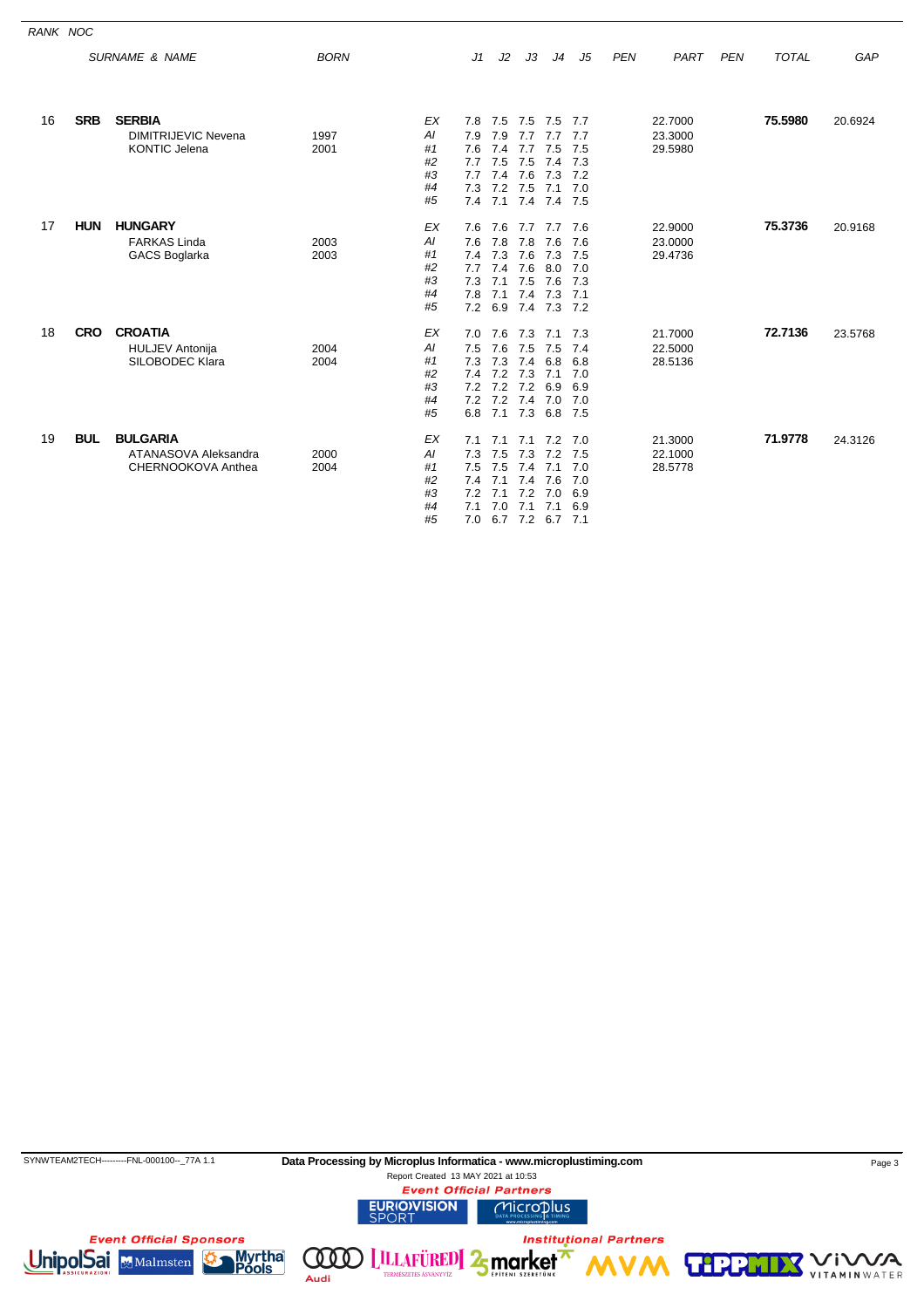

**ARTISTIC SWIMMING 10 - 15 MAY** 

**Results** 

**Free Combination**



RANK NOC

ALEKSIIVA Vladyslava

SURNAME & NAME 6 BORN 1 J1 J2 J3 J4 J5 PEN PART PEN TOTAL GAP

**Event 9**

**13 MAY 2021 - 16:00**

### **Final REFEREE** MONTERO Ana **ASSISTANT** SVETLICHNAYA Aliona **EXECUTION ARTISTIC IMPRESSION DIFFICULTY JUDGE 1** KAPUSTINA Larisa **JUDGE 1** AYALA Nuria **JUDGE 1** SVENSSON Eva **JUDGE 2** LEDENEV Jana **JUDGE 2** YUSHKO Daria **JUDGE 2** ODEVEN Laura **JUDGE 3** MALLOL Ana **JUDGE 3** SAFONOVA Tatiana **JUDGE 3** LERMAN Natalia **JUDGE 4** BERTI Francesca **JUDGE 4** SILVA Carla **JUDGE 4** ERSEK Emese **JUDGE 5** KOUGIA Eleni **JUDGE 5** DIMITROVA Yana **JUDGE 5** GAMZARDIA Nino

ALEKSIIVA Maryna 2001 AI 9.5 9.5 9.4 9.6 9.5 38.0000

1 **UKR UKRAINE** EX 9.4 9.5 9.4 9.4 9.4 28.2000 **94.7000**

|   |            | DEREVIANCHENKO Olesia<br><b>FIEDINA Marta</b><br><b>HRYSHKO Veronika</b><br><b>REZNIK Kateryna</b><br><b>SAVCHUK Anastasiya</b><br>SHYNKARENKO Alina<br>SYDORENKO Kseniya<br>YAKHNO Yelyzaveta                                                                          | 2002<br>2002<br>2000<br>1995<br>1996<br>1998<br>1986<br>1998                 |                |            |                |            |                                           |            |                               |         |        |
|---|------------|-------------------------------------------------------------------------------------------------------------------------------------------------------------------------------------------------------------------------------------------------------------------------|------------------------------------------------------------------------------|----------------|------------|----------------|------------|-------------------------------------------|------------|-------------------------------|---------|--------|
| 2 | <b>GRE</b> | <b>GREECE</b>                                                                                                                                                                                                                                                           |                                                                              | EX             | 8.7        |                |            | 9.0 8.9 9.0 9.0                           |            | 26.9000                       | 89.1000 | 5.6000 |
|   |            | ALZIGKOUZI KOMINEA Maria<br><b>DELIGIANNI Eleni</b><br><b>FRAGKAKI Eleni</b><br><b>GIALAMA Krystalenia</b><br><b>KARAMESIOU Pinelopi</b><br><b>KARANGELOU Zoi</b><br><b>KARIORI Danai</b><br>MISIKEVYCH Andriana<br>VASILOPOULOU Georgia<br>ZOUZOUNI Violeta            | 1995<br>2003<br>2004<br>2004<br>2003<br>2005<br>2002<br>2003<br>2001<br>2002 | AI<br>DI       | 8.8<br>9.0 | 8.8<br>9.0     | 8.8<br>9.1 | 8.8<br>9.0                                | 8.8<br>9.0 | 35.2000<br>27.0000            |         |        |
| 3 | <b>BLR</b> | <b>BELARUS</b><br><b>BUTSEL Vera</b><br><b>KIRYLIUK Marharyta</b><br><b>KOUTSUN Hanna</b><br><b>KUDZINA Yana</b><br>KULIASHOVA Kseniya<br>NAVASIOLAVA Anastasiya<br><b>PUZ Valervia</b><br>SUVALAVA Anastasiya<br><b>TRATSEUSKAYA Kseniya</b><br>VYSOTSKAYA Aliaksandra | 2002<br>2003<br>2002<br>2002<br>2003<br>1998<br>2004<br>2003<br>2003<br>2002 | EX<br>Al<br>DI | 8.6<br>8.6 | 8.6 8.6<br>8.7 |            | 8.6 8.7 8.6<br>8.6 8.5 8.6 8.5<br>8.7 8.5 | 8.8        | 25.8000<br>34.2667<br>26.0000 | 86.0667 | 8.6333 |

| 4 | <b>HUN</b> | <b>HUNGARY</b>         |      | ЕX |  | 7.5 7.8 7.9 7.7 7.9 | 23,4000 | 78.7667 | 15.9333 |
|---|------------|------------------------|------|----|--|---------------------|---------|---------|---------|
|   |            | <b>BARTA Nike'</b>     | 2005 | Al |  | 8.0 7.8 7.8 8.0 7.6 | 31.4667 |         |         |
|   |            | CSOPPU Dalma           | 2002 | DI |  | 7.9 7.8 8.2 7.9 8.1 | 23,9000 |         |         |
|   |            | <b>FARKAS Linda</b>    | 2003 |    |  |                     |         |         |         |
|   |            | GACS Boglarka          | 2003 |    |  |                     |         |         |         |
|   |            | GOTZ Lilien            | 2003 |    |  |                     |         |         |         |
|   |            | <b>HATALA Hanna</b>    | 2005 |    |  |                     |         |         |         |
|   |            | <b>HUNGLER Szabina</b> | 2001 |    |  |                     |         |         |         |
|   |            | <b>REGENYI Adelin</b>  | 2005 |    |  |                     |         |         |         |
|   |            | RENYI Luca             | 1999 |    |  |                     |         |         |         |
|   |            | SZABO Anna Viktoria    | 2003 |    |  |                     |         |         |         |
|   |            |                        |      |    |  |                     |         |         |         |

SYNWCOMBINAT----------FNL-000100--\_77D 1.0 **Data Processing by Microplus Informatica - www.microplustiming.com** 

Report Created 13 MAY 2021 at 16:27**Event Official Partners** 

MicroDlus

market

**Institutional Partners** 

**RIOWISION** 

**LLLAFÜRED** 

000



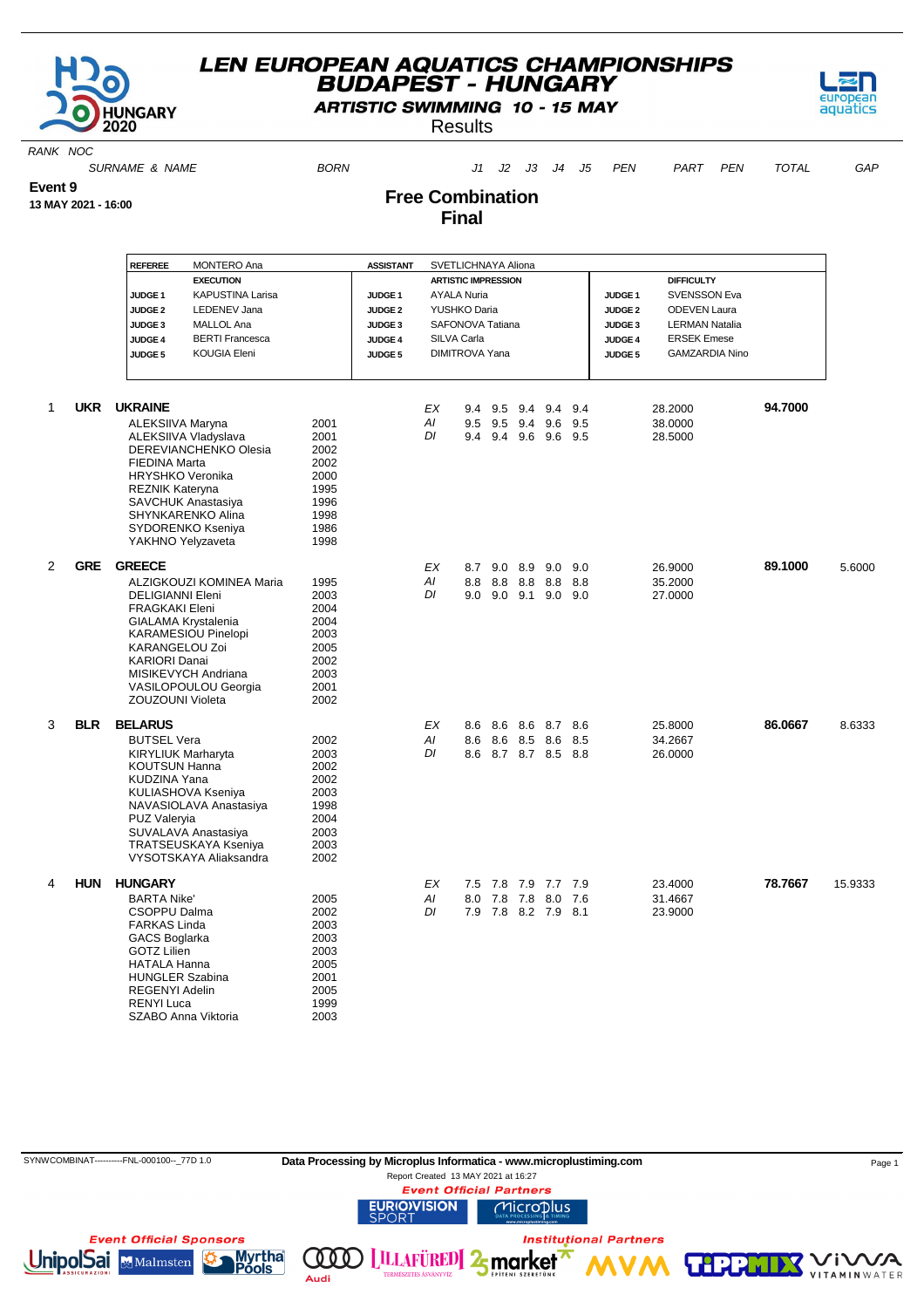

**ARTISTIC SWIMMING 10 - 15 MAY** 

**Results** 

**Duet Free Final**



RANK NOC

SURNAME & NAME 6 BORN 1 J1 J2 J3 J4 J5 PEN PART PEN TOTAL GAP

**Event 10**

**14 MAY 2021 - 9:00**

#### **REFEREE** MONTERO Ana **ASSISTANT** SVETLICHNAYA Aliona **EXECUTION ARTISTIC IMPRESSION DIFFICULTY JUDGE 1** DIMITROVA Yana **JUDGE 1** BRENNWALD Nina **JUDGE 1** YUSHKO Daria **JUDGE 2** FILIPOVIC Tamara **COZENA Renata JUDGE 2** GRICAR Iva **JUDGE 3** AYALA Nuria **JUDGE 3** SVENSSON Eva **JUDGE 3** KAPUSTINA Larisa **JUDGE 4** BILLIET Marie-Pascale **JUDGE 4** HAIDER Sylvia **JUDGE 4** EGGENBERGER Katrin **JUDGE 5** LERMAN Natalia **JUDGE 5** BERTI Francesca **JUDGE 5** WORISCH Alexandra 1 **RUS RUSSIA** EX 9.7 9.7 9.7 9.8 9.7 29.1000 **97.9000** KOLESNICHENKO Svetlana 1993 AI 9.8 9.9 9.7 9.8 9.8 39.2000 ROMASHINA Svetlana 2 **UKR UKRAINE** EX 9.4 9.2 9.4 9.4 9.4 28.2000 **94.3333** 3.5667 FIEDINA Marta 2002 AI 9.6 9.4 9.4 9.3 9.5 37.7333 SAVCHUK Anastasiya 1996 DI 9.6 9.4 9.5 9.4 9.5 28.4000 3 **AUT AUSTRIA** EX 9.0 9.0 9.1 9.0 8.9 27.0000 **90.8667** 7.0333 ALEXANDRI Anna Maria 1997 1997 Al 9.2 9.2 8.9 9.0 9.0 36.2667<br>ALEXANDRI Eirini 1997 1997 DI 9.2 9.2 9.3 9.1 9.2 27.6000 ALEXANDRI Eirini 1997 DI 9.2 9.2 9.3 9.1 9.2 4 **BLR BELARUS** EX 8.8 9.1 8.8 8.9 8.8 26.5000 **88.7333** 9.1667 KHANDOSHKA Vasilina  $\begin{array}{cccc} 2001 & A & 8.7 & 8.9 & 9.2 & 8.7 & 8.9 & 35.3333 \\ \text{KULAGINA Daria} & 1999 & D & 9.0 & 9.0 & 9.0 & 8.9 & 8.7 & 26.9000 \end{array}$ KULAGINA Daria 1999 DI 9.0 9.0 9.0 8.9 8.7 5 **NED NETHERLANDS** EX 8.7 8.9 8.7 8.8 8.7 26.2000 **88.3000** 9.6000 DE BROUWER Bregje 1999 AI 9.0 9.0 8.7 8.8 8.9 35.6000<br>DE BROUWER Noortje 1999 DI 8.8 8.8 8.9 8.8 8.9 26.5000 DE BROUWER Noortje 6 **ITA ITALY** EX 8.5 8.7 8.4 8.6 8.7 25.8000 **85.8333** 12.0667 GALLO Veronica 1998 AI 8.5 8.4 8.8 8.6 8.8 34.5333 MURRU Marta 7 **GBR GREAT BRITAIN** EX 8.6 8.6 8.5 8.7 8.6 25.8000 **85.8000** 12.1000 SHORTMAN Kate 2001 AI 8.5 8.7 8.6 8.6 8.6 34.4000<br>THORPE Isabelle 2001 DI 8.5 8.5 8.7 8.4 8.6 25.6000 THORPE Isabelle 2001 DI 8.5 8.5 8.7 8.4 8 **ISR ISRAEL** EX 8.5 8.5 8.6 8.3 8.6 25.6000 **85.7000** 12.2000 BLECHER Eden 1997 AI 8.6 8.8 8.1 8.5 8.7 34.4000 BOBRITSKY Shelly 9 **LIE LIECHTENSTEIN** EX 8.3 8.4 8.6 8.5 8.4 25.3000 **84.3333** 13.5667 MECHNIG Lara 2000 AI 8.4 8.5 8.6 8.4 8.4 33.7333 SCHIERSCHER Marluce 1998 DI 8.6 8.4 8.3 10 **SUI SWITZERLAND** EX 8.4 8.3 8.4 8.2 8.3 25.0000 **83.2667** 14.6333 KOCH Vivienne 1999 AI 8.6 8.6 8.2 8.2 8.3 33.4667 PESCHL Joelle 1998 DI 8.2 8.3 8.5 8.3 8.2 24.8000 11 **GER GERMANY** EX 8.2 8.2 8.3 8.4 8.2 24.7000 **82.7000** 15.2000 BOJER Marlene 1993 AI 8.3 8.2 8.5 8.4 8.2 33.2000 ZIMMER Michelle 12 **SMR SAN MARINO** EX 8.0 8.1 8.2 8.1 8.0 24.2000 **80.4333** 17.4667 VERBENA Jasmine 2000 AI 8.0 8.1 8.3 8.0 8.0 32.1333 **ZONZINI Jasmine 2000 DI 7.9 8.0 8.1 8.0 8.1**

SYNWTEAM2FREE---------FNL-000100--\_77B 1.0 **Data Processing by Microplus Informatica - www.microplustiming.com** Page 1

**LILLAFÜRED** 2 market

Report Created 14 MAY 2021 at 10:09**Event Official Partners** 

MicroDlus

**URIO)VISION** 

000)





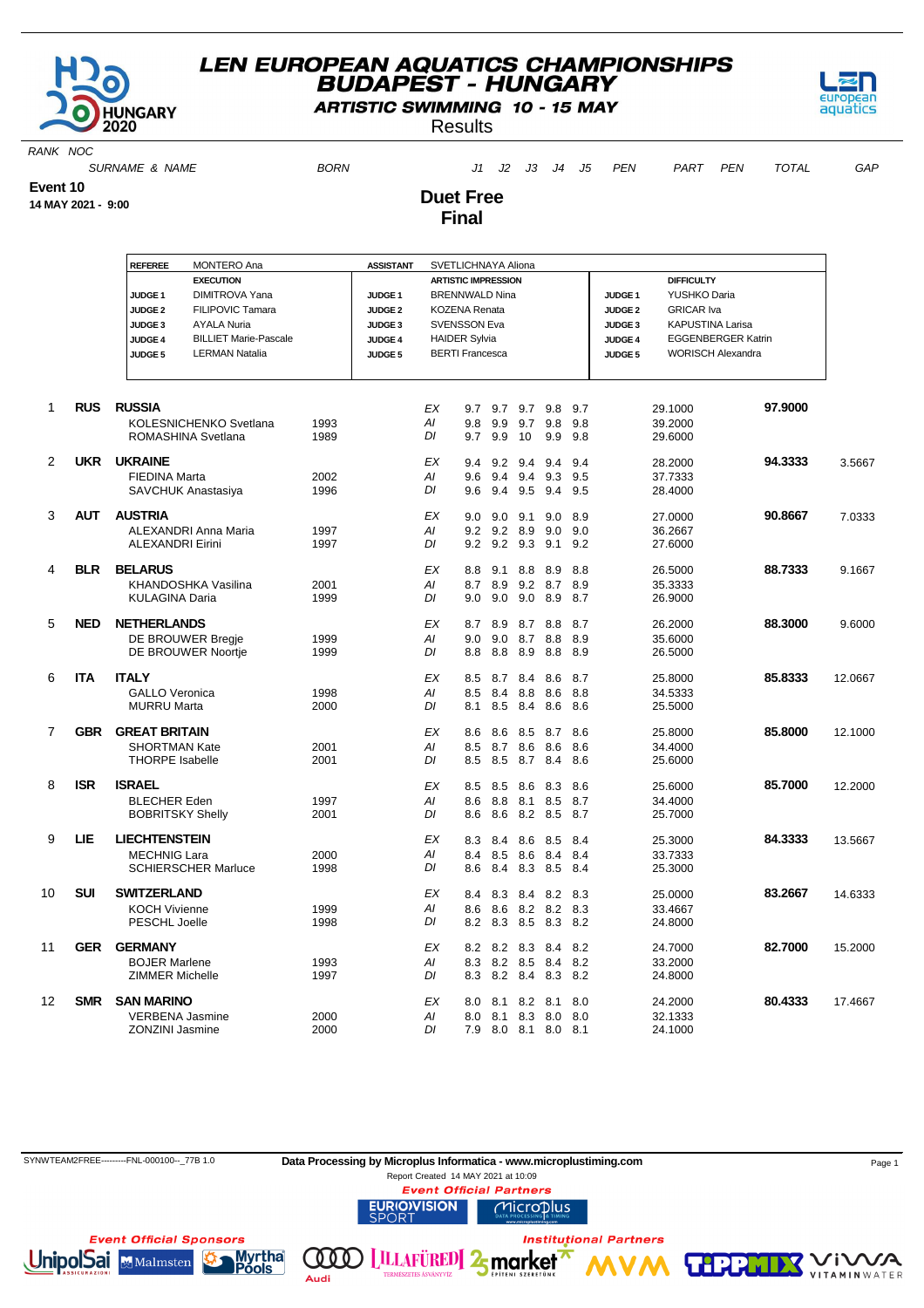

**ARTISTIC SWIMMING 10 - 15 MAY** 

**Results** 

**Mixed Duet Free Final**



RANK NOC

SURNAME & NAME 6 BORN 1 J1 J2 J3 J4 J5 PEN PART PEN TOTAL GAP

**Event 11**

**14 MAY 2021**

#### **REFEREE** MONTERO Ana **ASSISTANT** SVETLICHNAYA Aliona **EXECUTION CONSUMING ARTISTIC IMPRESSION CONSUMING A PROPERTY OF A RTISTIC IMPRESSION JUDGE 1** DIMITROVA Yana **JUDGE 1** BRENNWALD Nina **JUDGE 1** YUSHKO Daria **JUDGE 2** FILIPOVIC Tamara **COZENA Renata JUDGE 2** GRICAR Iva **JUDGE 3** AYALA Nuria **JUDGE 3** SVENSSON Eva **JUDGE 3** KAPUSTINA Larisa **JUDGE 4** BILLIET Marie-Pascale **JUDGE 4** HAIDER Sylvia **JUDGE 4** EGGENBERGER Katrin **JUDGE 5** LERMAN Natalia **JUDGE 5** BERTI Francesca **JUDGE 5** WORISCH Alexandra 1 **RUS RUSSIA** EX 9.4 9.6 9.4 9.0 9.5 28.3000 **93.9333** 1995 Al 9.5 9.2 9.4 9.4 9.5 37.7333<br>1901 DI 9.2 9.3 9.4 9.5 8.9 27.9000 PLATONOVA Olesia 2 **ESP SPAIN** EX 8.5 8.1 8.1 8.5 8.7 25.1000 **86.5333** 7.4000 GARCIA GARCIA Emma 1999 AI 8.8 9.1 9.5 8.5 8.6 35.3333<br>RIBES CULLA Pau 1995 DI 8.8 8.6 8.7 9.0 8.3 26.1000 RIBES CULLA Pau 1995 DI 8.8 8.6 8.7 9.0 8.3 26.1000 3 **ITA ITALY** EX 8.1 8.2 7.8 8.0 8.3 24.3000 **81.8667** 12.0666 OGLIARI Nicolo' 1998 AI 8.2 8.5 8.6 8.4 8.1 33.4667<br>SPORTELLI Isotta 2000 DI 8.0 7.6 8.0 8.4 8.1 24.1000 7.6 8.0 8.4 8.1 4 **SVK SLOVAKIA** EX 7.5 7.0 7.1 7.6 7.8 22.2000 **76.1667** 17.7666 Al 7.8 7.9 8.3 7.9 7.4 31.4667<br>DI 7.7 7.2 7.3 7.5 7.7 22.5000 SOLYMOSYOVA Silvia 2003

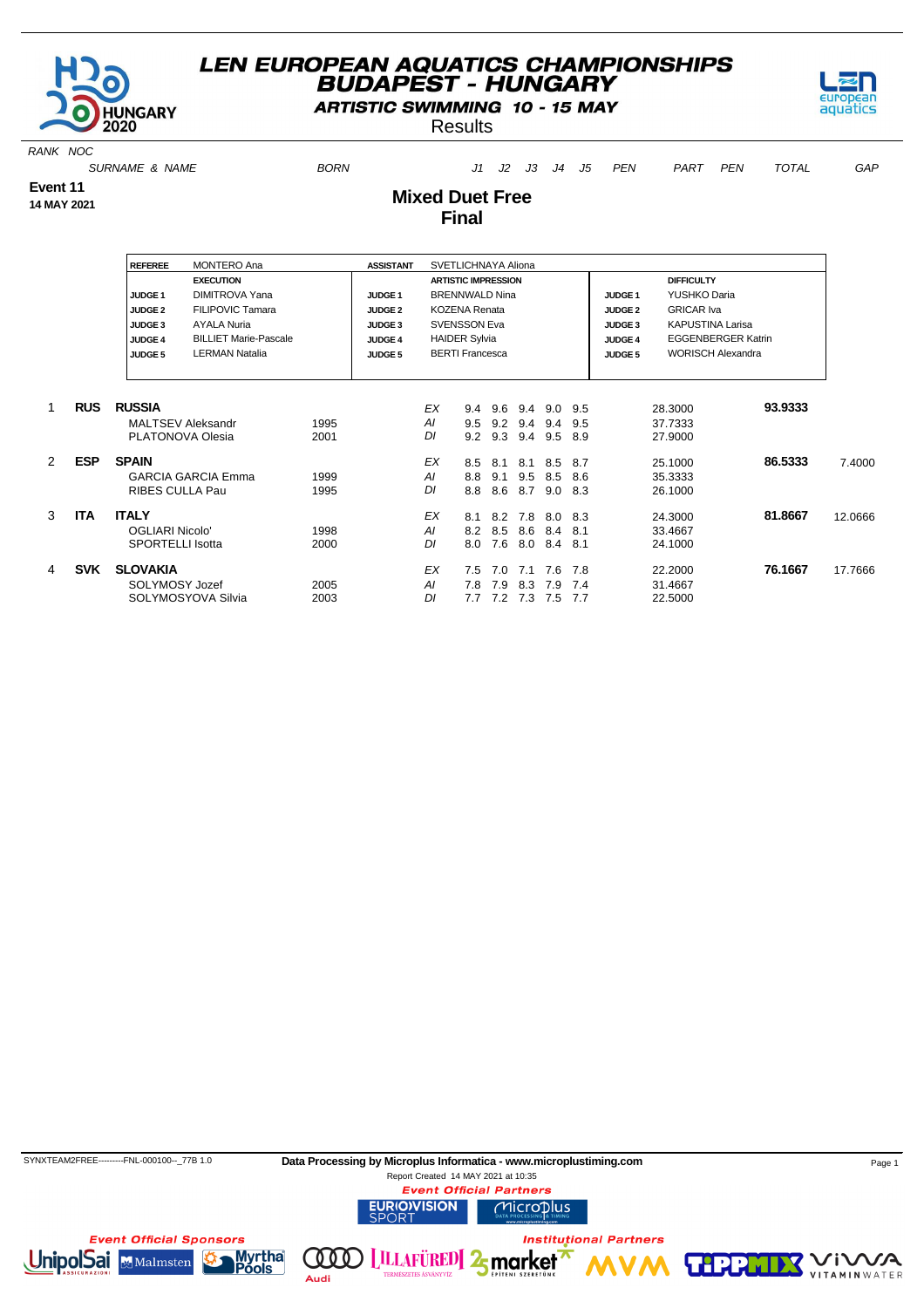

**ARTISTIC SWIMMING 10 - 15 MAY** 

**Results** 

**Team Free Final**



RANK NOC

SURNAME & NAME BORN J1 J2 J3 J4 J5 PEN PART PEN TOTAL GAP

**Event 12**

**14 MAY 2021 - 16:30**

**REFEREE** MONTERO Ana **ASSISTANT** BRENNER-FROEMEL C **EXECUTION ARTISTIC IMPRESSION DIFFICULTY JUDGE 1** HAIDER Sylvia **JUDGE 1** MALLOL Ana **JUDGE 1** ERSEK Emese **JUDGE 2** EGGENBERGER Katrin **JUDGE 2** SILVA Carla **JUDGE 2** KOUGIA Eleni **JUDGE 3** DIMITROVA Yana **JUDGE 3** BILLIET Marie-Pascale **JUDGE 3** SAFONOVA Tatiana **JUDGE 4** GRICAR Iva **JUDGE 4** GAMZARDIA Nino **JUDGE 4** NIKOLAICHUK Olga **JUDGE 5** KOZENA Renata **JUDGE 5** BRENNWALD Nina **JUDGE 5** ODEVEN Laura 1 **UKR UKRAINE** EX 9.4 9.6 9.4 9.4 9.5 28.3000 **95.0667** ALEKSIIVA Maryna 2001 AI 9.5 9.7 9.6 9.6 9.5 38.2667 ALEKSIIVA Vladyslava 2001<br>FIEDINA Marta 2002 FIEDINA Marta<br>REZNIK Kateryna 1995 REZNIK Kateryna<br>SAVCHUK Anastasiya 1996 SAVCHUK Anastasiya 1996<br>SHYNKARENKO Alina 1998 SHYNKARENKO Alina 1998<br>SYDORENKO Kseniva 1986 SYDORENKO Kseniya 1986<br>YAKHNO Yelyzaveta 1998 YAKHNO Yelyzaveta 2 **ESP SPAIN** EX 9.2 9.0 9.2 9.1 9.2 27.5000 **91.2333** 3.8334 CONESA PRIETO Abril 2000 AI 9.2 9.2 9.4 9.3 9.2 36.9333 FERRERAS SANZ Berta 1997 DI 8.9 8.9 9.2 9.0 8.9 26.8000 MAS PUJADAS Meritxell 1994<br>
OZHOGINA OZHOGIN Alisa 2000 OZHOGINA OZHOGIN Alisa 2000 RAMIREZ IBANEZ Paula 1996 SALDANA LOPEZ Sara 2000 TIO' CASAS Iris 2002 TOLEDANO LAUT Blanca 2000 3 **ISR ISRAEL** EX 8.6 8.5 8.4 8.6 8.6 25.7000 **86.8000** 8.2667 PO BLECHER Eden 1997 AI 8.8 8.9 8.7 8.9 8.6 35.2000<br>
BOBRITSKY Shelly 2001 DI 8.6 8.6 8.7 8.7 8.6 25.9000 BOBRITSKY Shelly 2001<br>DORF Maya 2002 DORF Maya<br>GAZALA Nov 2003 GAZALA Noy 2003<br>KUNIN Catherine 2006 KUNIN Catherine 2006<br>NAHSHONOV Nikol 2003 NAHSHONOV Nikol 2003<br>NASSEE Ariel 2003 NASSEE Ariel 2003<br>
PRIKAZCHIKOVA Polina 2001 PRIKAZCHIKOVA Polina 4 **BLR BELARUS** EX 8.8 8.8 8.5 8.8 8.7 26.3000 **86.3333** 8.7334 KIRYLIUK Marharyta 2003 AI 8.2 8.8 8.6 8.8 8.5 34.5333 KOUTSUN Hanna 2002 DI 8.4 8.4 8.6 8.6 8.5 25.5000 KUDZINA Yana<br>KULIASHOVA Kseniva 2003 KULIASHOVA Kseniya 2003<br>NAVASIOLAVA Anastasiya 1998 NAVASIOLAVA Anastasiya 1998<br>PUZ Valeryia 2004 PUZ Valeryia 2004<br>TRATSEUSKAYA Kseniya 2003 TRATSEUSKAYA Kseniya VYSOTSKAYA Aliaksandra 2002 5 **GBR GREAT BRITAIN** EX 8.1 8.0 8.1 8.1 8.1 24.3000 **81.8333** 13.2334 COSTELLO Millicent 2002 AI 8.3 8.3 8.2 8.0 8.2 32.9333 DAVIES Isobel 2001 DI 8.2 8.1 8.3 8.2 8.2 24.6000 GUNN Daisy 2003<br>HUGHES Cervs 2001 HUGHES Cervs LARSEN Cerys 2002 LLOYD Daniella 2001 SWATMAN Robyn 2004 TURBERVILLE Laura 2003

SYNWTEAM8FREE---------FNL-000100--\_77E 1.0 **Data Processing by Microplus Informatica - www.microplustiming.com** Page 1

Report Created 14 MAY 2021 at 17:18**Event Official Partners** 

**RIOVISION** 

000

Audi



**Institutional Partners LILLAFÜRED** 2 market

MicroDlus

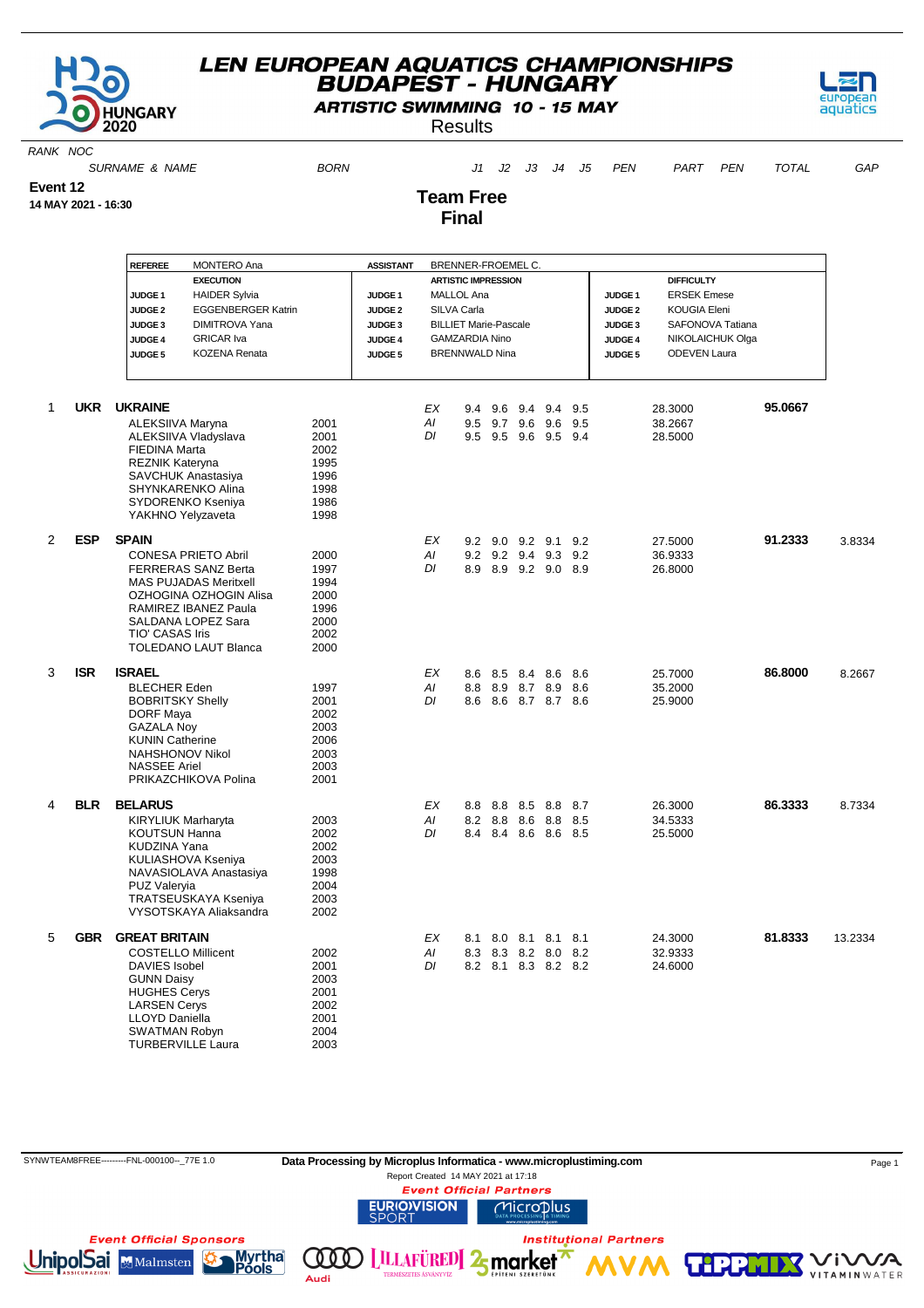| RANK NOC |            |                                                                                                                                                                                          |                                                              |                |                   |                   |                   |                                |                   |            |                               |     |              |         |
|----------|------------|------------------------------------------------------------------------------------------------------------------------------------------------------------------------------------------|--------------------------------------------------------------|----------------|-------------------|-------------------|-------------------|--------------------------------|-------------------|------------|-------------------------------|-----|--------------|---------|
|          |            | <b>SURNAME &amp; NAME</b>                                                                                                                                                                | <b>BORN</b>                                                  |                | J1                | J2                | J3                | J4                             | J5                | <b>PEN</b> | PART                          | PEN | <b>TOTAL</b> | GAP     |
| 6        | <b>HUN</b> | <b>HUNGARY</b><br><b>FARKAS Linda</b><br>GACS Boglarka<br><b>GOTZ Lilien</b><br><b>HATALA Hanna</b><br><b>HUNGLER Szabina</b><br><b>REGENYI Adelin</b><br><b>RENYI Luca</b>              | 2003<br>2003<br>2003<br>2005<br>2001<br>2005<br>1999         | EX<br>Al<br>DI | 7.5<br>7.8<br>7.9 | 7.5<br>7.6<br>7.8 | 7.5<br>7.7<br>7.8 | 7.7<br>7.9<br>7.7              | 7.8<br>8.0<br>7.9 |            | 22.7000<br>31.2000<br>23.5000 |     | 77.4000      | 17.6667 |
| 7        | <b>POL</b> | SZABO Anna Viktoria<br><b>POLAND</b>                                                                                                                                                     | 2003                                                         | EX             | 7.6               | 6.9               | 6.9               | 6.8                            | 7.2               |            | 21.0000                       |     | 72.5000      | 22.5667 |
|          |            | <b>ALEKSAK Adrianna</b><br><b>HERICH Dominika</b><br><b>KALISZ Maja</b><br>PAULINSKA Martyna<br>RYBICKA Barbara<br>SAHLI OUSINI Kamila<br>SZCZEPANSKA Swietlana<br><b>WOJCIK Martyna</b> | 2002<br>2006<br>2004<br>2004<br>2003<br>2003<br>2000<br>2004 | Al<br>DI       | 7.3               |                   | 7.2 7.5           | 7.4 7.6<br>7.4 7.0 7.4 7.2 7.3 |                   |            | 29.6000<br>21.9000            |     |              |         |

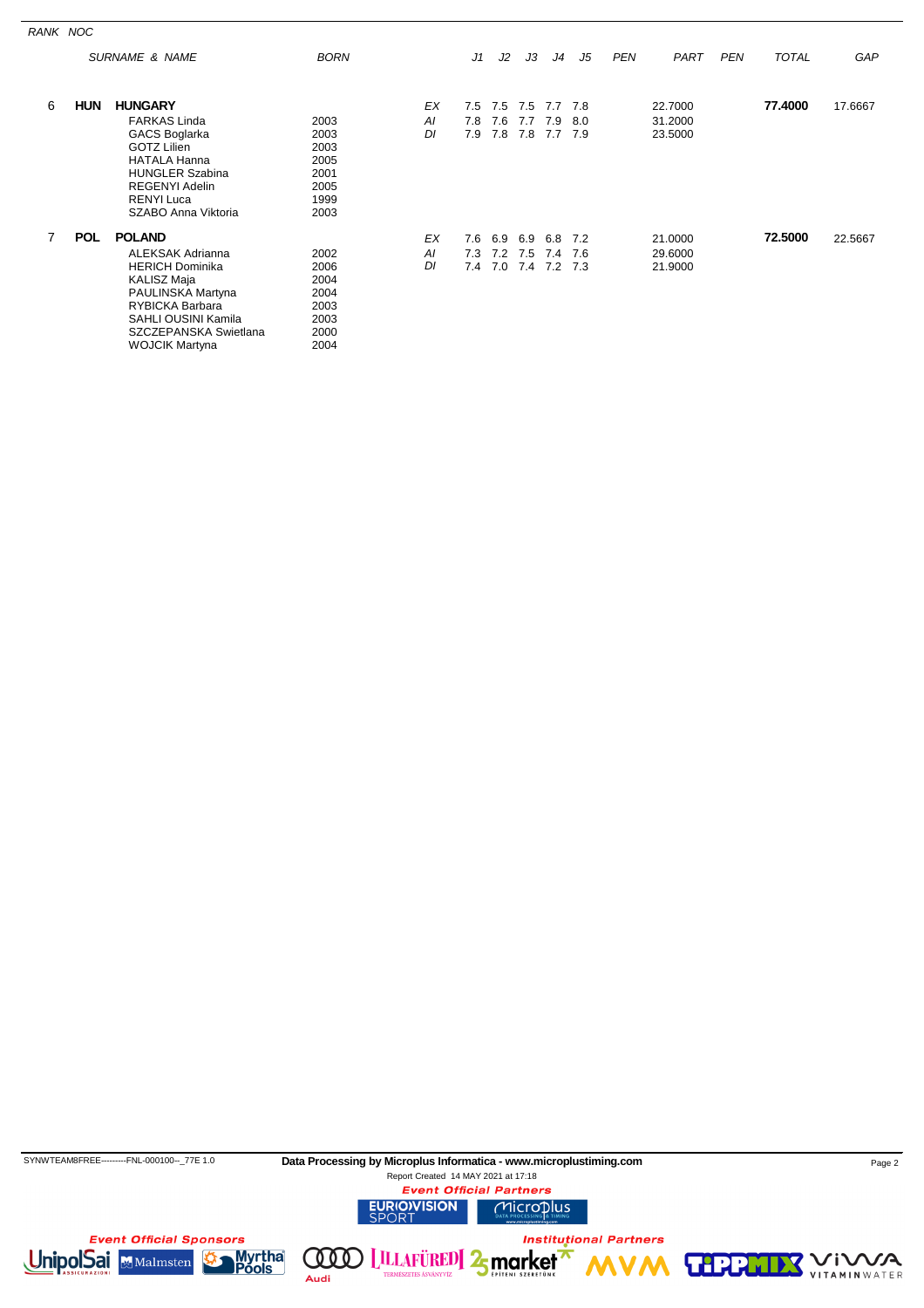

**ARTISTIC SWIMMING 10 - 15 MAY** 

**Results** 



RANK NOC

SURNAME & NAME 6 BORN BORN J1 J2 J3 J4 J5 PEN PART PEN TOTAL GAP

**Event 13 15 MAY 2021 - 9:00**

#### **Highlights Routine Final**

|   |            | <b>REFEREE</b>            | <b>MONTERO</b> Ana        |      | <b>ASSISTANT</b>   | PETRENKO Anastasiya      |                            |                     |             |                 |     |                    |                              |         |         |
|---|------------|---------------------------|---------------------------|------|--------------------|--------------------------|----------------------------|---------------------|-------------|-----------------|-----|--------------------|------------------------------|---------|---------|
|   |            |                           | <b>EXECUTION</b>          |      |                    |                          | <b>ARTISTIC IMPRESSION</b> |                     |             |                 |     |                    | <b>DIFFICULTY</b>            |         |         |
|   |            | <b>JUDGE1</b>             | <b>KOZENA Renata</b>      |      | JUDGE <sub>1</sub> |                          | <b>EGGENBERGER Katrin</b>  |                     |             |                 |     | JUDGE <sub>1</sub> | SILVA Carla                  |         |         |
|   |            | <b>JUDGE 2</b>            | <b>ERSEK Emese</b>        |      | JUDGE <sub>2</sub> |                          | <b>KAPUSTINA Larisa</b>    |                     |             |                 |     | JUDGE <sub>2</sub> | FILIPOVIC Tamara             |         |         |
|   |            | <b>JUDGE 3</b>            | LEDENEV Jana              |      | JUDGE <sub>3</sub> | <b>HAIDER Sylvia</b>     |                            |                     |             |                 |     | JUDGE 3            | <b>BERTI Francesca</b>       |         |         |
|   |            |                           | <b>GAMZARDIA Nino</b>     |      |                    |                          |                            |                     |             |                 |     |                    | <b>AYALA Nuria</b>           |         |         |
|   |            | <b>JUDGE 4</b>            |                           |      | <b>JUDGE 4</b>     | NIKOLAICHUK Olga         |                            |                     |             |                 |     | <b>JUDGE 4</b>     |                              |         |         |
|   |            | <b>JUDGE 5</b>            | <b>GRICAR</b> Iva         |      | JUDGE 5            | <b>WORISCH Alexandra</b> |                            |                     |             |                 |     | JUDGE 5            | <b>BILLIET Marie-Pascale</b> |         |         |
| 1 | <b>UKR</b> | <b>UKRAINE</b>            |                           |      |                    | EX                       | 9.4                        |                     | 9.6 9.5 9.5 |                 | 9.5 |                    | 28.5000                      | 95.3000 |         |
|   |            |                           |                           | 2001 |                    | AI                       | 9.7                        |                     |             | 9.5 9.5 9.5 9.5 |     |                    | 38.0000                      |         |         |
|   |            | ALEKSIIVA Maryna          | ALEKSIIVA Vladyslava      | 2001 |                    | DI                       |                            | 9.7 9.7 9.5 9.6 9.5 |             |                 |     |                    | 28.8000                      |         |         |
|   |            | <b>FIEDINA Marta</b>      |                           | 2002 |                    |                          |                            |                     |             |                 |     |                    |                              |         |         |
|   |            | <b>HRYSHKO Veronika</b>   |                           | 2000 |                    |                          |                            |                     |             |                 |     |                    |                              |         |         |
|   |            | NOSOVA Anna               |                           | 2001 |                    |                          |                            |                     |             |                 |     |                    |                              |         |         |
|   |            | <b>REZNIK Kateryna</b>    |                           | 1995 |                    |                          |                            |                     |             |                 |     |                    |                              |         |         |
|   |            |                           | <b>SAVCHUK Anastasiya</b> | 1996 |                    |                          |                            |                     |             |                 |     |                    |                              |         |         |
|   |            |                           | SHYNKARENKO Alina         | 1998 |                    |                          |                            |                     |             |                 |     |                    |                              |         |         |
|   |            |                           | SYDORENKO Kseniya         | 1986 |                    |                          |                            |                     |             |                 |     |                    |                              |         |         |
|   |            | YAKHNO Yelyzaveta         |                           | 1998 |                    |                          |                            |                     |             |                 |     |                    |                              |         |         |
| 2 | <b>BLR</b> | <b>BELARUS</b>            |                           |      |                    | EX                       |                            | 8.9 8.5 8.5 9.0 8.4 |             |                 |     |                    | 25.9000                      | 86.5667 | 8.7333  |
|   |            | <b>BUTSEL Vera</b>        |                           | 2002 |                    | Al                       | 8.7                        |                     |             | 8.6 8.5 8.7 8.9 |     |                    | 34.6667                      |         |         |
|   |            | <b>KIRYLIUK Marharyta</b> |                           | 2003 |                    | DI                       | 8.8                        |                     |             | 8.6 8.7 8.7 8.6 |     |                    | 26.0000                      |         |         |
|   |            | <b>KOUTSUN Hanna</b>      |                           | 2002 |                    |                          |                            |                     |             |                 |     |                    |                              |         |         |
|   |            | KUDZINA Yana              |                           | 2002 |                    |                          |                            |                     |             |                 |     |                    |                              |         |         |
|   |            |                           | <b>KULIASHOVA Kseniya</b> | 2003 |                    |                          |                            |                     |             |                 |     |                    |                              |         |         |
|   |            |                           | NAVASIOLAVA Anastasiya    | 1998 |                    |                          |                            |                     |             |                 |     |                    |                              |         |         |
|   |            | <b>PUZ Valeryia</b>       |                           | 2004 |                    |                          |                            |                     |             |                 |     |                    |                              |         |         |
|   |            |                           | SUVALAVA Anastasiya       | 2003 |                    |                          |                            |                     |             |                 |     |                    |                              |         |         |
|   |            |                           | TRATSEUSKAYA Kseniya      | 2003 |                    |                          |                            |                     |             |                 |     |                    |                              |         |         |
|   |            |                           | VYSOTSKAYA Aliaksandra    | 2002 |                    |                          |                            |                     |             |                 |     |                    |                              |         |         |
| 3 | <b>HUN</b> | <b>HUNGARY</b>            |                           |      |                    | EX                       |                            | 7.5 8.2 7.9 8.0 7.9 |             |                 |     |                    | 23.8000                      | 79.1000 | 16.2000 |
|   |            | <b>BARTA Nike'</b>        |                           | 2005 |                    | AI                       |                            | 7.7 7.8 7.8 7.8 8.1 |             |                 |     |                    | 31.2000                      |         |         |
|   |            | <b>CSILLING Katalin</b>   |                           | 2004 |                    | DI                       |                            | 8.2 8.0 7.9 8.2 7.9 |             |                 |     |                    | 24.1000                      |         |         |
|   |            | <b>FARKAS Linda</b>       |                           | 2003 |                    |                          |                            |                     |             |                 |     |                    |                              |         |         |
|   |            | <b>GACS Boglarka</b>      |                           | 2003 |                    |                          |                            |                     |             |                 |     |                    |                              |         |         |
|   |            | <b>GOTZ Lilien</b>        |                           | 2003 |                    |                          |                            |                     |             |                 |     |                    |                              |         |         |
|   |            | <b>HATALA Hanna</b>       |                           | 2005 |                    |                          |                            |                     |             |                 |     |                    |                              |         |         |
|   |            | <b>HUNGLER Szabina</b>    |                           | 2001 |                    |                          |                            |                     |             |                 |     |                    |                              |         |         |
|   |            | <b>REGENYI Adelin</b>     |                           | 2005 |                    |                          |                            |                     |             |                 |     |                    |                              |         |         |
|   |            | <b>RENYI Luca</b>         |                           | 1999 |                    |                          |                            |                     |             |                 |     |                    |                              |         |         |
|   |            |                           | SZABO Anna Viktoria       | 2003 |                    |                          |                            |                     |             |                 |     |                    |                              |         |         |

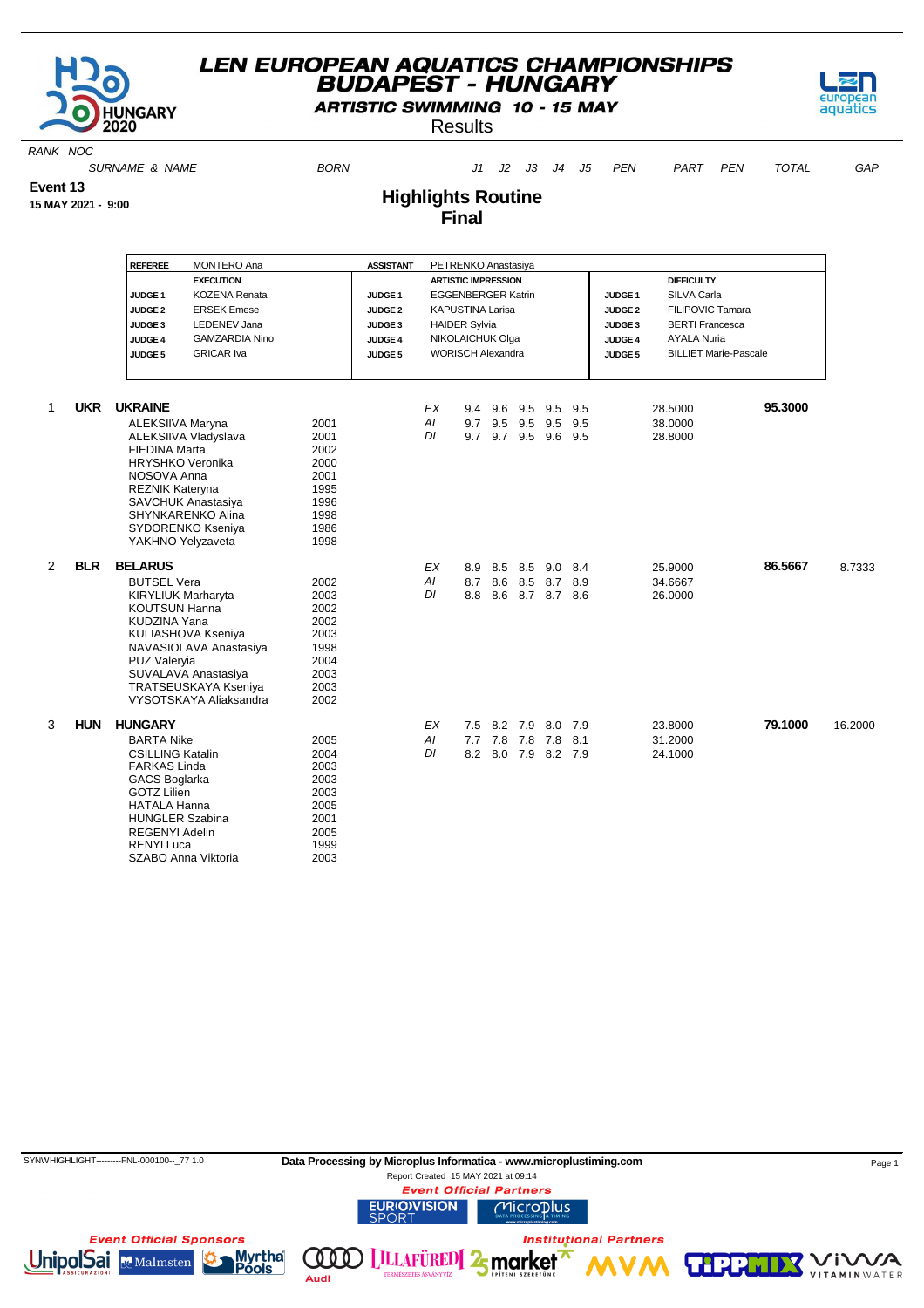

UnipolSai MMalmsten

Myrtha<br>Pools

Audi

# **LEN EUROPEAN AQUATICS CHAMPIONSHIPS<br>BUDAPEST - HUNGARY**



**ARTISTIC SWIMMING 10 - 15 MAY** Medallists by Event

| ZUZU          |                                                                                                                                                                                                                                                                  | <b>IVIEGAILISIS DY EVELIL</b>                                                                                                                      |            |               |  |
|---------------|------------------------------------------------------------------------------------------------------------------------------------------------------------------------------------------------------------------------------------------------------------------|----------------------------------------------------------------------------------------------------------------------------------------------------|------------|---------------|--|
| <b>MEDAL</b>  | <b>TEAM</b><br>SURNAME & NAME                                                                                                                                                                                                                                    | <b>BORN</b>                                                                                                                                        | <b>NOC</b> | <b>POINTS</b> |  |
|               |                                                                                                                                                                                                                                                                  | <b>Solo Free</b>                                                                                                                                   |            |               |  |
| GOLD          | <b>RUSSIA</b><br>SUBBOTINA Varvara                                                                                                                                                                                                                               | 21 MAR 2001                                                                                                                                        | <b>RUS</b> | 96.4333       |  |
| <b>SILVER</b> | <b>UKRAINE</b><br>FIEDINA Marta                                                                                                                                                                                                                                  | 01 FEB 2002                                                                                                                                        | <b>UKR</b> | 93.7000       |  |
| <b>BRONZE</b> | <b>GREECE</b><br>PLATANIOTI Evangelia                                                                                                                                                                                                                            | 09 AUG 1994                                                                                                                                        | <b>GRE</b> | 90.8000       |  |
|               |                                                                                                                                                                                                                                                                  | <b>Duet Free</b>                                                                                                                                   |            |               |  |
| GOLD          | <b>RUSSIA</b><br>KOLESNICHENKO Svetlana<br>ROMASHINA Svetlana<br>SUBBOTINA Varvara                                                                                                                                                                               | 20 SEP 1993<br>21 SEP 1989<br>21 MAR 2001                                                                                                          | <b>RUS</b> | 97.9000       |  |
| <b>SILVER</b> | <b>UKRAINE</b><br>FIEDINA Marta<br>SAVCHUK Anastasiya<br>YAKHNO Yelyzaveta                                                                                                                                                                                       | 01 FEB 2002<br>02 MAR 1996<br>04 JUN 1998                                                                                                          | <b>UKR</b> | 94.3333       |  |
| <b>BRONZE</b> | <b>AUSTRIA</b><br>ALEXANDRI Anna Maria<br><b>ALEXANDRI Eirini</b><br><b>ALEXANDRI Vasiliki</b>                                                                                                                                                                   | 15 SEP 1997<br>15 SEP 1997<br>15 SEP 1997                                                                                                          | <b>AUT</b> | 90.8667       |  |
|               |                                                                                                                                                                                                                                                                  | <b>Team Free</b>                                                                                                                                   |            |               |  |
| GOLD          | <b>UKRAINE</b>                                                                                                                                                                                                                                                   |                                                                                                                                                    | <b>UKR</b> | 95.0667       |  |
|               | ALEKSIIVA Maryna<br>ALEKSIIVA Vladyslava<br><b>FIEDINA Marta</b><br><b>REZNIK Kateryna</b><br><b>SAVCHUK Anastasiya</b><br>SHYNKARENKO Alina<br>SYDORENKO Kseniya<br>YAKHNO Yelyzaveta<br>DEREVIANCHENKO Olesia<br><b>HRYSHKO Veronika</b>                       | 29 MAY 2001<br>29 MAY 2001<br>01 FEB 2002<br>20 NOV 1995<br>02 MAR 1996<br>14 NOV 1998<br>02 JUL 1986<br>04 JUN 1998<br>13 MAR 2002<br>31 AUG 2000 |            |               |  |
| <b>SILVER</b> | <b>SPAIN</b>                                                                                                                                                                                                                                                     |                                                                                                                                                    | <b>ESP</b> | 91.2333       |  |
|               | <b>CONESA PRIETO Abril</b><br><b>FERRERAS SANZ Berta</b><br><b>MAS PUJADAS Meritxell</b><br>OZHOGINA OZHOGIN Alisa<br>RAMIREZ IBANEZ Paula<br>SALDANA LOPEZ Sara<br>TIO' CASAS Iris<br>TOLEDANO LAUT Blanca<br>CARBONELL BALLESTERO Ona<br>JIMENEZ NIETO Cecilia | 25 FEB 2000<br>09 SEP 1997<br>25 DEC 1994<br>31 OCT 2000<br>23 APR 1996<br>25 JUL 2000<br>02 NOV 2002<br>03 NOV 2000<br>05 JUN 1990<br>27 AUG 1995 |            |               |  |
| <b>BRONZE</b> | <b>ISRAEL</b><br><b>BLECHER Eden</b><br><b>BOBRITSKY Shelly</b><br>DORF Maya<br><b>GAZALA Noy</b><br><b>KUNIN Catherine</b><br>NAHSHONOV Nikol<br><b>NASSEE Ariel</b><br>PRIKAZCHIKOVA Polina<br><b>RUBICHEK Neta</b>                                            | 27 NOV 1997<br>26 JUN 2001<br>20 JAN 2002<br>02 SEP 2003<br>16 MAR 2006<br>06 MAY 2003<br>06 OCT 2003<br>16 JUL 2001<br>19 MAY 2006                | <b>ISR</b> | 86.8000       |  |



**COOD** [ILLAFÜRED] 2<sub>5</sub> market

**VM** 

TIPPMI

VIWA

VITAMINWATER

 $\mathbf Z$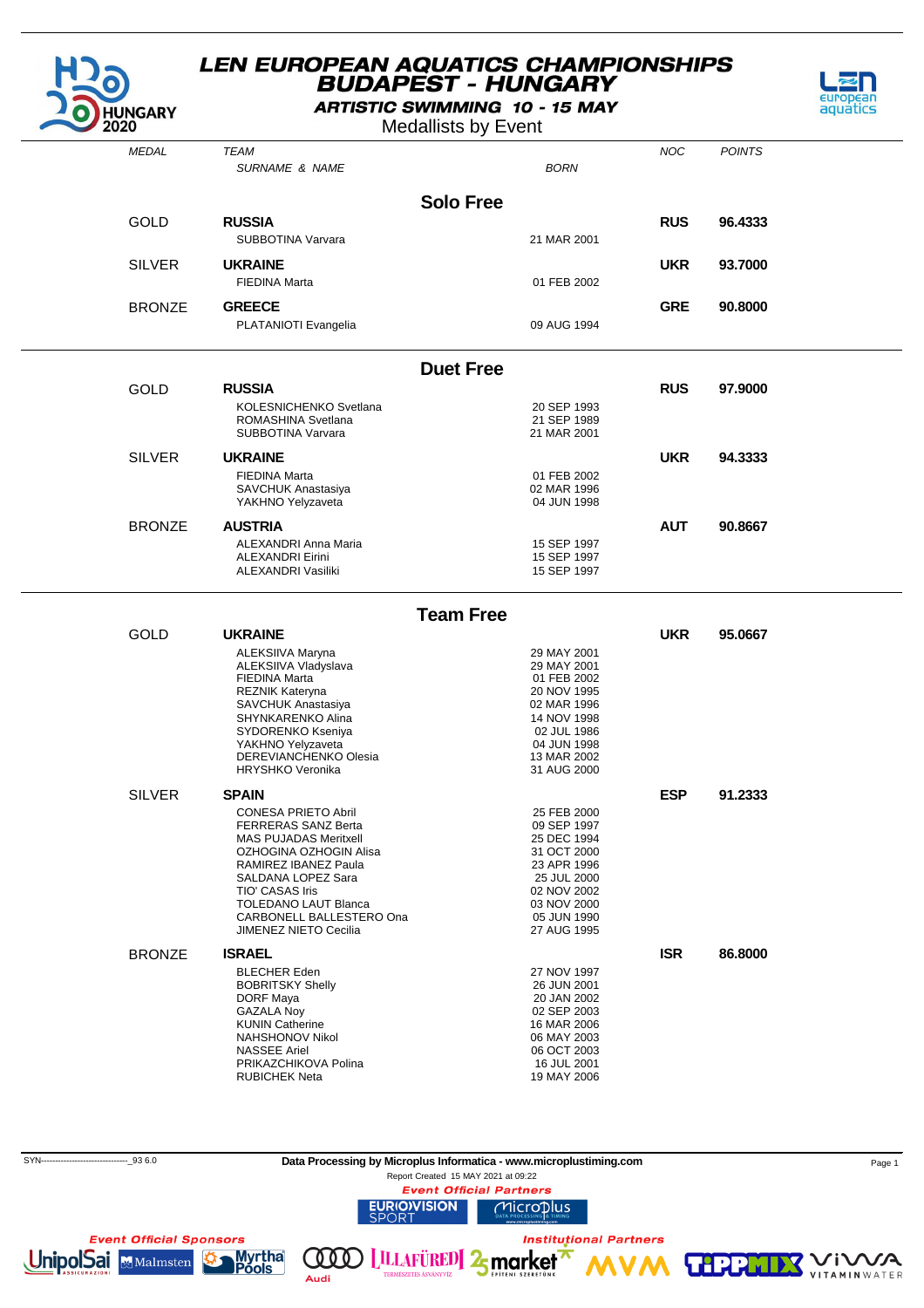SURNAME & NAME BORN

MEDAL TEAM NOC POINTS

#### **Free Combination**

| GOLD          | <b>UKRAINE</b>            |             | <b>UKR</b> | 94.7000 |
|---------------|---------------------------|-------------|------------|---------|
|               | ALEKSIIVA Maryna          | 29 MAY 2001 |            |         |
|               | ALEKSIIVA Vladyslava      | 29 MAY 2001 |            |         |
|               | DEREVIANCHENKO Olesia     | 13 MAR 2002 |            |         |
|               | <b>FIEDINA Marta</b>      | 01 FEB 2002 |            |         |
|               | <b>HRYSHKO Veronika</b>   | 31 AUG 2000 |            |         |
|               | <b>REZNIK Kateryna</b>    | 20 NOV 1995 |            |         |
|               | <b>SAVCHUK Anastasiya</b> | 02 MAR 1996 |            |         |
|               | SHYNKARENKO Alina         | 14 NOV 1998 |            |         |
|               | SYDORENKO Kseniya         | 02 JUL 1986 |            |         |
|               | YAKHNO Yelyzaveta         | 04 JUN 1998 |            |         |
|               | MATSIIEVSKA Sofiia        | 03 SEP 2004 |            |         |
|               | NOSOVA Anna               | 22 DEC 2001 |            |         |
| <b>SILVER</b> | <b>GREECE</b>             |             | <b>GRE</b> | 89.1000 |
|               | ALZIGKOUZI KOMINEA Maria  | 21 MAR 1995 |            |         |
|               | <b>DELIGIANNI Eleni</b>   | 18 APR 2003 |            |         |
|               | FRAGKAKI Eleni            | 14 FEB 2004 |            |         |
|               | GIALAMA Krystalenia       | 27 AUG 2004 |            |         |
|               | KARAMESIOU Pinelopi       | 16 JAN 2003 |            |         |
|               | <b>KARANGELOU Zoi</b>     | 11 MAR 2005 |            |         |
|               | <b>KARIORI Danai</b>      | 21 JUN 2002 |            |         |
|               | MISIKEVYCH Andriana       | 12 MAR 2003 |            |         |
|               | VASILOPOULOU Georgia      | 13 NOV 2001 |            |         |
|               | ZOUZOUNI Violeta          | 28 AUG 2002 |            |         |
|               | PAPAZOGLOU Evangelia      | 14 JAN 1995 |            |         |
|               | PLATANIOTI Evangelia      | 09 AUG 1994 |            |         |
| <b>BRONZE</b> | <b>BELARUS</b>            |             | <b>BLR</b> | 86.0667 |
|               | <b>BUTSEL Vera</b>        | 21 NOV 2002 |            |         |
|               | KIRYLIUK Marharyta        | 10 OCT 2003 |            |         |
|               | <b>KOUTSUN Hanna</b>      | 24 JAN 2002 |            |         |
|               | <b>KUDZINA Yana</b>       | 24 OCT 2002 |            |         |
|               | KULIASHOVA Kseniya        | 09 SEP 2003 |            |         |
|               | NAVASIOLAVA Anastasiya    | 04 SEP 1998 |            |         |
|               | <b>PUZ Valeryia</b>       | 15 MAR 2004 |            |         |
|               | SUVALAVA Anastasiya       | 09 JUN 2003 |            |         |
|               | TRATSEUSKAYA Kseniya      | 07 MAY 2003 |            |         |
|               | VYSOTSKAYA Aliaksandra    | 03 MAY 2002 |            |         |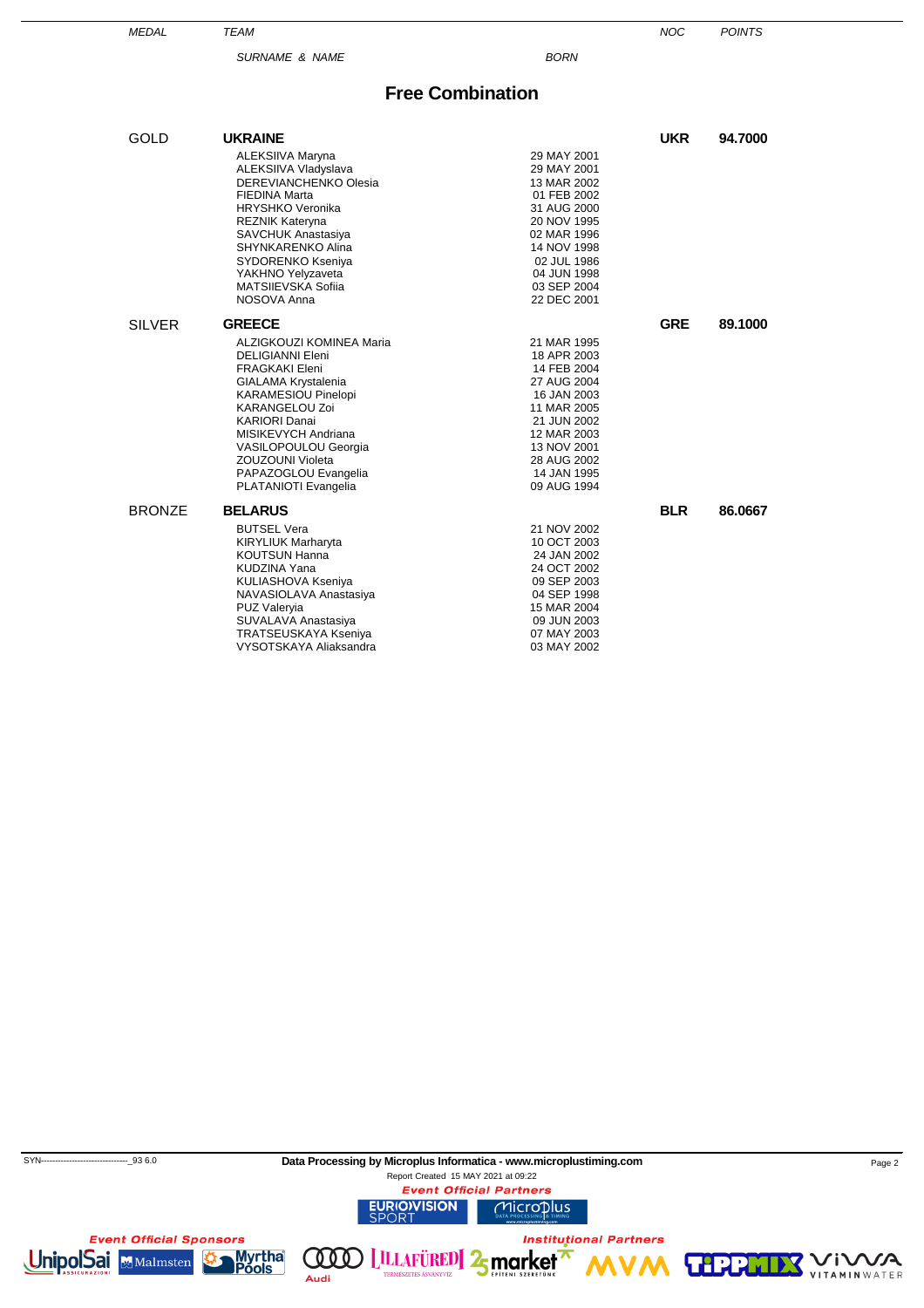| <b>MEDAL</b>  | TEAM                                                                                                                                                                                                                                                                     |                                                                                                                                                                                  | <b>NOC</b> | <b>POINTS</b> |
|---------------|--------------------------------------------------------------------------------------------------------------------------------------------------------------------------------------------------------------------------------------------------------------------------|----------------------------------------------------------------------------------------------------------------------------------------------------------------------------------|------------|---------------|
|               | <b>SURNAME &amp; NAME</b>                                                                                                                                                                                                                                                | <b>BORN</b>                                                                                                                                                                      |            |               |
|               |                                                                                                                                                                                                                                                                          |                                                                                                                                                                                  |            |               |
|               |                                                                                                                                                                                                                                                                          | <b>Highlights Routine</b>                                                                                                                                                        |            |               |
| GOLD          | <b>UKRAINE</b>                                                                                                                                                                                                                                                           |                                                                                                                                                                                  | <b>UKR</b> | 95,3000       |
|               | <b>ALEKSIIVA Maryna</b><br>ALEKSIIVA Vladyslava<br><b>FIEDINA Marta</b><br><b>HRYSHKO Veronika</b><br>NOSOVA Anna<br>REZNIK Kateryna<br>SAVCHUK Anastasiya<br>SHYNKARENKO Alina<br>SYDORENKO Kseniya<br>YAKHNO Yelyzaveta<br>DEREVIANCHENKO Olesia<br>MATSIIEVSKA Sofiia | 29 MAY 2001<br>29 MAY 2001<br>01 FEB 2002<br>31 AUG 2000<br>22 DEC 2001<br>20 NOV 1995<br>02 MAR 1996<br>14 NOV 1998<br>02 JUL 1986<br>04 JUN 1998<br>13 MAR 2002<br>03 SEP 2004 |            |               |
| SILVER        | <b>BELARUS</b>                                                                                                                                                                                                                                                           |                                                                                                                                                                                  | <b>BLR</b> | 86.5667       |
|               | <b>BUTSEL Vera</b><br>KIRYLIUK Marharyta<br><b>KOUTSUN Hanna</b><br>KUDZINA Yana<br>KULIASHOVA Kseniya<br>NAVASIOLAVA Anastasiya<br><b>PUZ Valervia</b><br>SUVALAVA Anastasiya<br>TRATSEUSKAYA Kseniya<br>VYSOTSKAYA Aliaksandra                                         | 21 NOV 2002<br>10 OCT 2003<br>24 JAN 2002<br>24 OCT 2002<br>09 SEP 2003<br>04 SEP 1998<br>15 MAR 2004<br>09 JUN 2003<br>07 MAY 2003<br>03 MAY 2002                               |            |               |
| <b>BRONZE</b> | <b>HUNGARY</b>                                                                                                                                                                                                                                                           |                                                                                                                                                                                  | <b>HUN</b> | 79.1000       |
|               | <b>BARTA Nike'</b><br><b>CSILLING Katalin</b><br>FARKAS Linda<br>GACS Boglarka<br><b>GOTZ Lilien</b><br><b>HATALA Hanna</b><br><b>HUNGLER Szabina</b><br><b>REGENYI Adelin</b><br><b>RENYI Luca</b><br>SZABO Anna Viktoria<br><b>APATHY Anna</b><br><b>CSOPPU Dalma</b>  | 08 JUN 2005<br>31 MAR 2004<br>16 DEC 2003<br>05 JUL 2003<br>16 AUG 2003<br>22 APR 2005<br>19 FEB 2001<br>11 FEB 2005<br>09 SEP 1999<br>08 MAY 2003<br>26 JUN 2003<br>21 OCT 2002 |            |               |
|               |                                                                                                                                                                                                                                                                          | <b>Solo Technical</b>                                                                                                                                                            |            |               |
| GOLD          | <b>UKRAINE</b><br><b>FIEDINA Marta</b>                                                                                                                                                                                                                                   | 01 FEB 2002                                                                                                                                                                      | <b>UKR</b> | 91.8445       |
| <b>SILVER</b> | <b>GREECE</b>                                                                                                                                                                                                                                                            |                                                                                                                                                                                  | <b>GRE</b> | 89.2897       |
|               | PLATANIOTI Evangelia                                                                                                                                                                                                                                                     | 09 AUG 1994                                                                                                                                                                      |            |               |
| <b>BRONZE</b> | <b>BELARUS</b><br>KHANDOSHKA Vasilina                                                                                                                                                                                                                                    | 16 AUG 2001                                                                                                                                                                      | <b>BLR</b> | 87.7173       |
|               |                                                                                                                                                                                                                                                                          | <b>Duet Technical</b>                                                                                                                                                            |            |               |

| GOLD          | <b>RUSSIA</b>                 |             | <b>RUS</b> | 96.2904 |
|---------------|-------------------------------|-------------|------------|---------|
|               | <b>KOLESNICHENKO Svetlana</b> | 20 SEP 1993 |            |         |
|               | ROMASHINA Svetlana            | 21 SEP 1989 |            |         |
|               | SUBBOTINA Varvara             | 21 MAR 2001 |            |         |
| <b>SILVER</b> | <b>UKRAINE</b>                |             | <b>UKR</b> | 92.6862 |
|               | <b>FIEDINA Marta</b>          | 01 FEB 2002 |            |         |
|               | <b>SAVCHUK Anastasiya</b>     | 02 MAR 1996 |            |         |
|               | YAKHNO Yelyzaveta             | 04 JUN 1998 |            |         |
| <b>BRONZE</b> | <b>AUSTRIA</b>                |             | <b>AUT</b> | 89.4592 |
|               | ALEXANDRI Anna Maria          | 15 SEP 1997 |            |         |
|               | ALEXANDRI Eirini              | 15 SEP 1997 |            |         |
|               | ALEXANDRI Vasiliki            | 15 SEP 1997 |            |         |
|               |                               |             |            |         |

SYN-------------------------------\_93 6.0 **Data Processing by Microplus Informatica - www.microplustiming.com** Page 3

Report Created 15 MAY 2021 at 09:22<br>**Event Official Partners** 

**COOP LILLAFÜREDI 25 market** MVM

 $\underset{\text{data ProcessING} \text{ as runs}}{\text{Microsoft}}$ 

**MVM** 

**TIPPMI** 

**VIWWATER** 

 $\mathbf Z$ 

**EURIO)VISION** 

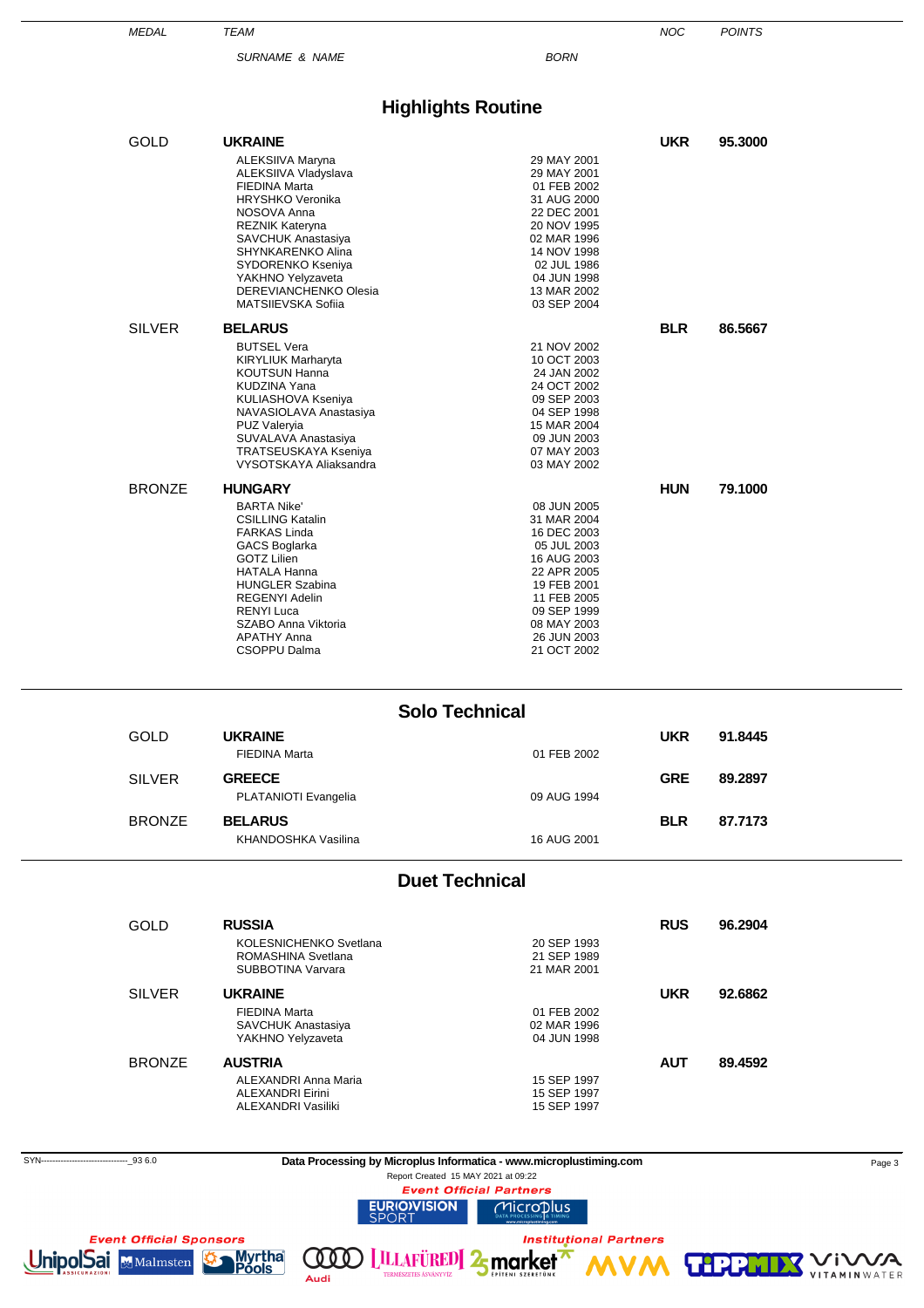| <b>MEDAL</b>  | TEAM                          |             | <b>NOC</b> | <b>POINTS</b> |  |
|---------------|-------------------------------|-------------|------------|---------------|--|
|               | <b>SURNAME &amp; NAME</b>     | <b>BORN</b> |            |               |  |
|               |                               |             |            |               |  |
|               | <b>Team Technical</b>         |             |            |               |  |
|               |                               |             |            |               |  |
| GOLD          | <b>RUSSIA</b>                 |             | <b>RUS</b> | 95.6705       |  |
|               | CHIGIREVA Vlada               | 18 DEC 1994 |            |               |  |
|               | <b>GOLIADKINA Marina</b>      | 13 JUN 1997 |            |               |  |
|               | <b>KALININA Veronika</b>      | 19 JAN 1999 |            |               |  |
|               | <b>KOLESNICHENKO Svetlana</b> | 20 SEP 1993 |            |               |  |
|               | <b>KOMAR Polina</b>           | 04 NOV 1999 |            |               |  |
|               | ROMASHINA Svetlana            | 21 SEP 1989 |            |               |  |
|               | SHISHKINA Alla                | 02 AUG 1989 |            |               |  |
|               | SHUROCHKINA Mariia            | 30 JUN 1995 |            |               |  |
|               | DOROSHKO Mayya                | 23 APR 1999 |            |               |  |
|               | PATSKEVICH Aleksandra         | 04 NOV 1988 |            |               |  |
| <b>SILVER</b> | <b>UKRAINE</b>                |             | <b>UKR</b> | 92.3920       |  |
|               | ALEKSIIVA Maryna              | 29 MAY 2001 |            |               |  |
|               | ALEKSIIVA Vladyslava          | 29 MAY 2001 |            |               |  |
|               | <b>FIEDINA Marta</b>          | 01 FEB 2002 |            |               |  |
|               | <b>REZNIK Kateryna</b>        | 20 NOV 1995 |            |               |  |
|               | <b>SAVCHUK Anastasiya</b>     | 02 MAR 1996 |            |               |  |
|               | SHYNKARENKO Alina             | 14 NOV 1998 |            |               |  |
|               | SYDORENKO Kseniya             | 02 JUL 1986 |            |               |  |
|               | YAKHNO Yelyzaveta             | 04 JUN 1998 |            |               |  |
|               | DEREVIANCHENKO Olesia         | 13 MAR 2002 |            |               |  |
|               | <b>HRYSHKO Veronika</b>       | 31 AUG 2000 |            |               |  |
| <b>BRONZE</b> | <b>SPAIN</b>                  |             | <b>ESP</b> | 89.7700       |  |
|               | CARBONELL BALLESTERO Ona      | 05 JUN 1990 |            |               |  |
|               | <b>FERRERAS SANZ Berta</b>    | 09 SEP 1997 |            |               |  |
|               | <b>MAS PUJADAS Meritxell</b>  | 25 DEC 1994 |            |               |  |
|               | OZHOGINA OZHOGIN Alisa        | 31 OCT 2000 |            |               |  |
|               | RAMIREZ IBANEZ Paula          | 23 APR 1996 |            |               |  |
|               | SALDANA LOPEZ Sara            | 25 JUL 2000 |            |               |  |
|               | <b>TIO' CASAS Iris</b>        | 02 NOV 2002 |            |               |  |
|               | <b>TOLEDANO LAUT Blanca</b>   | 03 NOV 2000 |            |               |  |
|               | <b>CONESA PRIETO Abril</b>    | 25 FEB 2000 |            |               |  |
|               | JIMENEZ NIETO Cecilia         | 27 AUG 1995 |            |               |  |
|               |                               |             |            |               |  |

#### **Mixed Duet Free**

| GOLD          | <b>RUSSIA</b>                                |                            | <b>RUS</b> | 93.9333 |
|---------------|----------------------------------------------|----------------------------|------------|---------|
|               | <b>MALTSEV Aleksandr</b><br>PLATONOVA Olesia | 22 JUN 1995<br>13 MAR 2001 |            |         |
| <b>SILVER</b> | <b>SPAIN</b>                                 |                            | <b>ESP</b> | 86.5333 |
|               | <b>GARCIA GARCIA Emma</b><br>RIBES CULLA Pau | 13 JAN 1999<br>01 SEP 1995 |            |         |
| <b>BRONZE</b> | <b>ITALY</b>                                 |                            | <b>ITA</b> | 81.8667 |
|               | OGLIARI Nicolo'<br><b>SPORTELLI Isotta</b>   | 27 APR 1998<br>02 JAN 2000 |            |         |

#### **Mixed Duet Technical**

| <b>GOLD</b>   | <b>RUSSIA</b>                                    |                            | <b>RUS</b> | 91.7963 |
|---------------|--------------------------------------------------|----------------------------|------------|---------|
|               | GURBANBERDIEVA Mayya<br><b>MALTSEV Aleksandr</b> | 09 FEB 1999<br>22 JUN 1995 |            |         |
| <b>SILVER</b> | <b>SPAIN</b>                                     |                            | <b>ESP</b> | 84.8694 |
|               | <b>GARCIA GARCIA Emma</b><br>RIBES CULLA Pau     | 13 JAN 1999<br>01 SEP 1995 |            |         |
| <b>BRONZE</b> | <b>ITALY</b>                                     |                            | <b>ITA</b> | 77.4281 |
|               | <b>OGLIARI Nicolo'</b><br>SPORTELLI Isotta       | 27 APR 1998<br>02 JAN 2000 |            |         |

SYN-------------------------------\_93 6.0 **Data Processing by Microplus Informatica - www.microplustiming.com** Page 4

Report Created 15 MAY 2021 at 09:22<br>**Event Official Partners** 

**Institutional Partners** 

**VM** 

 $\text{MicrosoftS}$ 

**EURIOVISION** 

Audi

**COOD [ILLAFÜRED] 25 market** 



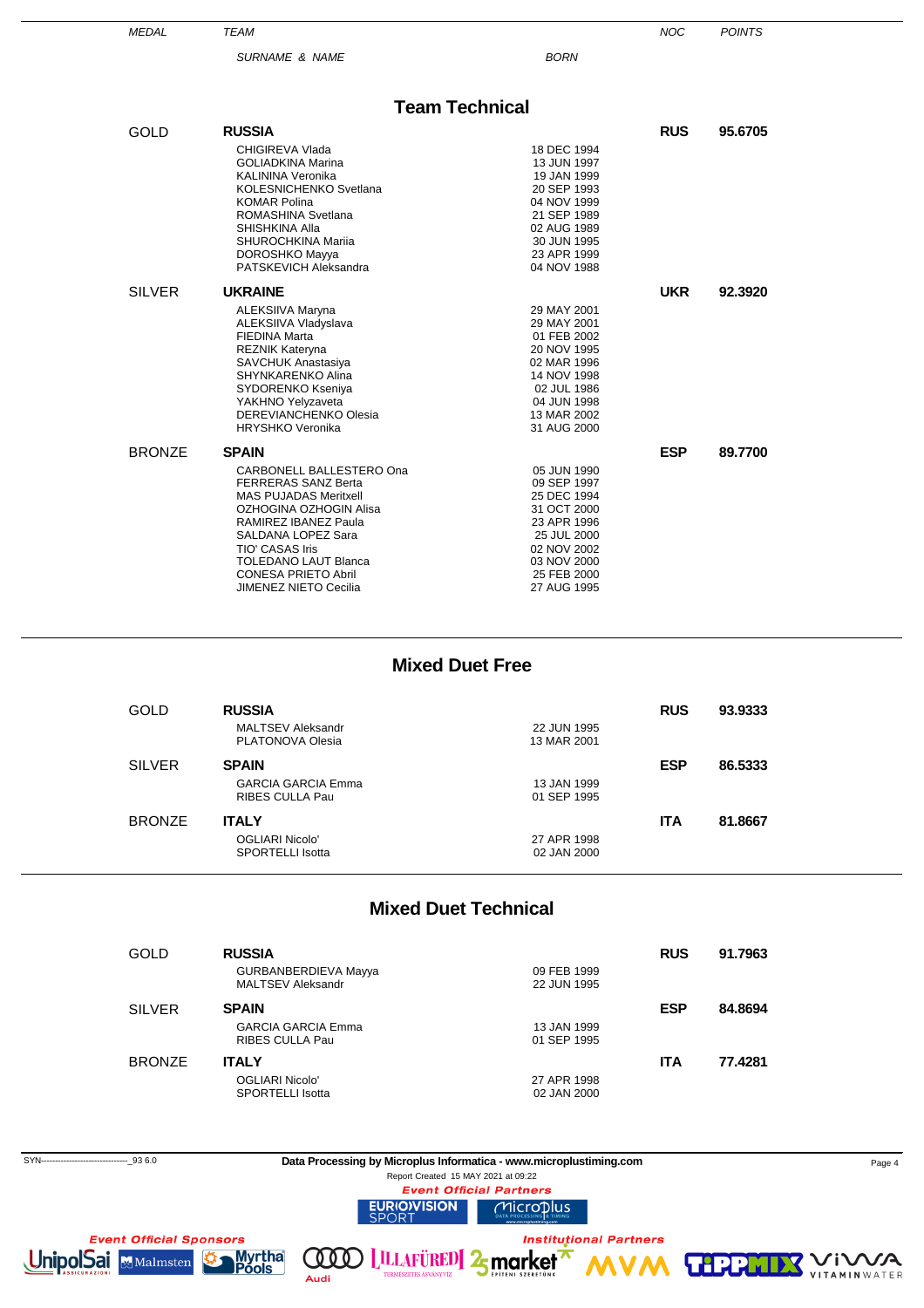

**ARTISTIC SWIMMING 10 - 15 MAY** Medal Standings



| <b>RANK</b> | <b>NOC</b> | <b>NATION</b>  | GOLD | <b>SILVER</b> | <b>BRONZE</b> | TOT          | RANK |
|-------------|------------|----------------|------|---------------|---------------|--------------|------|
|             | <b>RUS</b> | <b>RUSSIA</b>  | 6    |               |               | 6            | 2    |
| 2           | <b>UKR</b> | <b>UKRAINE</b> | 4    | 4             |               | 8            | ٠    |
| 3           | <b>ESP</b> | <b>SPAIN</b>   |      | 3             |               | 4            | 3    |
| 4           | <b>GRE</b> | <b>GREECE</b>  |      |               |               | 3            | 4    |
| 5           | <b>BLR</b> | <b>BELARUS</b> |      |               |               | 3            | 4    |
| 6           | AUT        | <b>AUSTRIA</b> |      |               |               | $\mathbf{2}$ | 6    |
| 6           | <b>ITA</b> | <b>ITALY</b>   |      |               |               | $\mathbf{2}$ | 6    |
| 8           | <b>ISR</b> | <b>ISRAEL</b>  |      |               |               | ٠            | 8    |
| 8           | <b>HUN</b> | <b>HUNGARY</b> |      |               |               |              | 8    |
|             |            | <b>TOTAL</b>   | 10   | 10            | 10            | 30           |      |